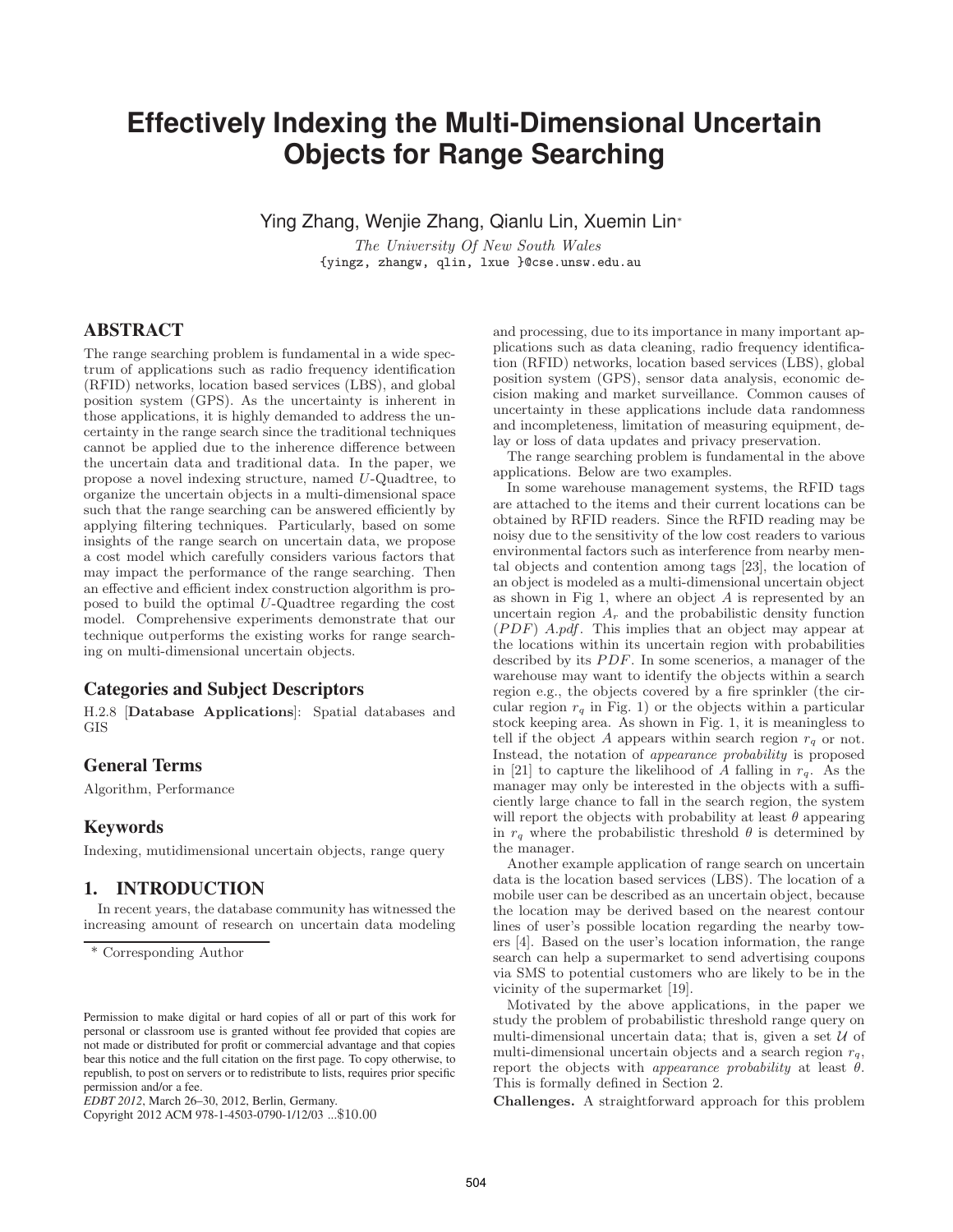

**Figure 1: Example of range search on uncertain objects**

is to calculate the appearance probability of each individual object and then report the ones whose appearance probabilities exceed the given probabilistic threshold. This is cost-inhibitive because the computation of the appearance probability may be very expensive because of the integral calculation or I/O costs involved. Therefore, all of the existing works [16, 20, 21, 25] on range search against multidimensional uncertain data with arbitrary PDF follow the filtering-and-verification paradigm such that, with the help of the indexing structures, many objects are filtered at a reasonable filtering cost without explicit calculation of their appearance probabilities. The key idea of the existing techniques is as follows: a summary (See details in Section 2.2 and Section 3.1) of the PDF is pre-computed for each uncertain object to approximately capture the distribution of its PDF, and the summaries are organized by augmenting existing index techniques (e.g., R-Tree). For a given search region  $r_q$ , the lower and upper bounds of the *appearance* probability can be derived at a cheap cost for each uncertain object. Then an uncertain object  $U$  may be *filtered* in two ways:  $(i)$  U is pruned if the upper bound of the *appearance* probability is smaller than the given probabilistic threshold  $\theta$ , or *(ii)* U is *validated (qualified)* if the lower bound of the appearance probability is not less than  $\theta$ . Only the objects survived the *filtering* phase need to be *verified*, i.e., explictly computing their appearance probabilities.



**Figure 2: Region size Figure 3: Diff. Densities**

**Motivation.** Intuitively, the more resources (i.e., larger summary size in terms of space usage) assigned to the summary of an uncertain object  $U$ , the tighter the lower and upper *appearance probability* bounds of  $U$  and hence the lower expected verification cost of U. On the other hand, the filtering cost, which is usually dominated by the index I/O delay, increases with the storage overhead of the summaries. Therefore, the key of the index construction is to find a **good trade-off** between filtering cost and verification cost such that the overall cost is minimized. Based on the above observations, following are three important factors which may affect the resource allocation policies of the summaries during the index construction.

(i) Uncertain region size. Suppose there are two uncertain objects  $A$  and  $B$  as shown in Fig. 2 where the uncertain region size of  $A$  is much larger than that of  $B$ , intuitively we should allocate more resources to the PDF summary of A because, with much higher chance, A will survive the filtering phase and hence invoke verification cost. In an extreme case when the uncertain region of  $B$  is a point, it is meaningless to assign extra resources to B besides the location of the point.

(ii) Verification cost. The verification costs of the uncertain objects may vary due to different  $PDFs$  and  $I/O$  costs involved. Intuitively, more resources should be allocated to the objects with higher verification costs. Moveover, even if all objects have the same verification cost, the ratio of the index I/O delay and the verification cost per object should be considered. This is because the higher the verification cost per object, the more expensive filtering cost (i.e., larger index size) we can afford since the gain of a successful validation/pruning is more significant.

(iii) Density of the PDF. As depicted in Fig. 3, the distribution of the possible locations of an uncertain object A may be uneven. Regarding the resource allocation for a particular uncertain object, intuitively the dense part of the object should have the priority because it contributes more to the appearance probability than the sparse part. This implies that we should carefully consider the density when building the summary of an uncertain object.

As discussed in Section 2, some of the existing works [21, 25] do consider the density factor during the index construction. However, the factors of uncertain region size and verification cost are neglected. This is because the same amount of resources in terms of the space usage are allocated to the summary of each uncertain object in the existing works. Consequently, this "equality strategy" may inherently limit the performance of the indexing techniques.

Motivated by these facts, in the paper we propose an effective and efficient indexing technique for the range search against the uncertain objects, in which above factors are carefully considered according to our quantitative analysis of the cost model for the range search. Our contributions can be summarized as follows.

- To facilitate the range search, we propose a novel technique called U-Quadtree to effectively index the multidimensional uncertain objects with arbitrary PDFs.
- Assume that the query distribution is known, we propose a cost model to quantitatively analyze the performance of the range search. Then we develop an efficient optimal U-Quadtree construction algorithm guided by the cost model. We also discuss how to construct the U-Quadtree when the query distribution is unknown.
- Comprehensive experiments demonstrate the efficiency of the U-Quadtree technique.

The remainder of the paper is organized as follows. We formally define the problem of range search and introduce the related work in Section 2. Section 3 presents the U-Quadtree structure and range search algorithm, followed by a cost model. Section 4 develops an optimal U-Quadtree construction algorithm based on the cost model. Results of comprehensive performance studies are presented in Section 5. Finally, Section 6 concludes the paper.

# **2. PRELIMINARY**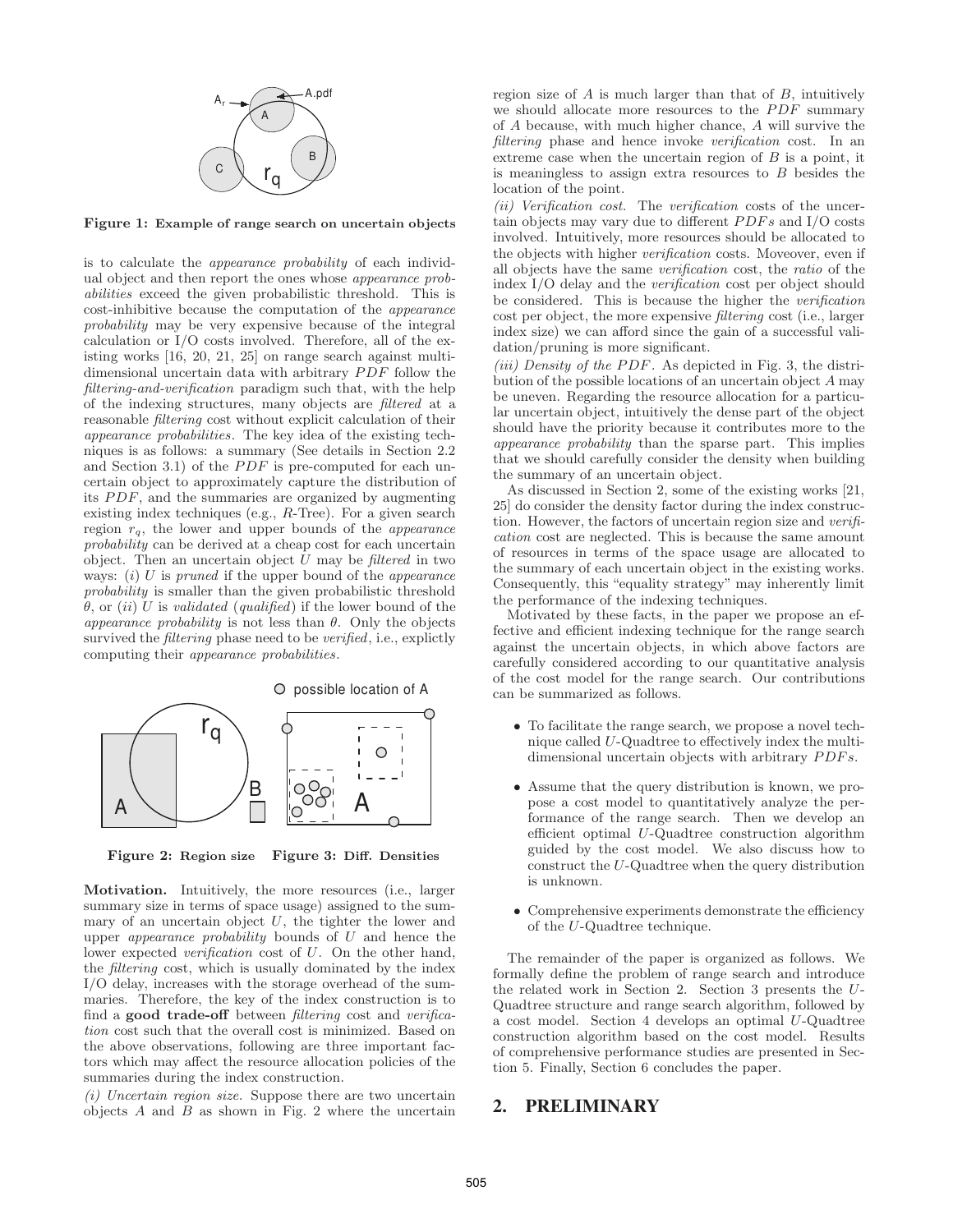In this section, we first formally define the problem of range search on multi-dimensional uncertain objects. Then we introduce the related works. Table 1 summaries notations frequently used throughout the paper.

| Notation                | Definition                                             |
|-------------------------|--------------------------------------------------------|
| $U(\mathcal{U})$        | uncertain object (a set of uncertain objects)          |
| $\eta$                  | the number of uncertain objects                        |
| $r_q$                   | range search region                                    |
| $P_{app}(U,r_q)$        | the <i>appearance probability</i> of U regarding $r_q$ |
| Ĥ                       | probabilistic threshold                                |
| c, l(c)                 | a cell of the $U$ -Quadtree, the level of $c$          |
| $\hbar$                 | the height of the $U$ -Quadtree                        |
|                         | entry page capacity                                    |
| $\varphi(\overline{c})$ | cell $c$ and its descendent cells                      |
| $\chi(c)$               | child cells of the cell $c$                            |
| $x \in c$               | instance $x$ is <i>contained</i> by cell $c$           |
| $t_U$                   | the verification cost of $U$                           |
| $P_c(c)(P_o(c))$        | containing (overlapping) probability of $c$            |
| $F_c(V_c)$              | the filtering (verification) factor of $c$             |
| $S_U, S^*_U$            | summary of $U$ , optimal summary of $U$                |
| $\omega(S_U)$           | the cost of the summary $S_U$                          |
| $\omega(e)$             | the cost of the entry e                                |
| $x \oplus S_U(c)$       | instance x is assigned to cell c in $S_U$              |

**Table 1: The summary of notations.**

# **2.1 Problem Definition**

A point (instance)  $x$  referred in the paper, by default, is in a d-dimensional numerical space. In the paper, an uncertain object is represented by its possible locations (points) and the probability it may appear at each location. Particularly, an uncertain object can be described either continuously or discretely. In the continuous case, an uncertain object U is described by its probability density function(PDF), denoted by  $U.pdf$ , and its uncertain region  $U_r$ . The probability of U appearing at location x is  $U.pdf(x)$  and we have  $\int_{x\in U_r} U.pdf(x)dx = 1$ . Note that we assume *PDFs* of the uncertain objects are mutually independent and various objects may have different *PDFs* and uncertain regions. In some applications, the PDF of the uncertain object may not be available and hence an uncertain object is represented by a set of sampled points (discrete case); that is, an uncertain object consists of a set of instances (points)  $u_1, u_2,$  $..., u_m$ , where U occurs at location  $u_i$  with probability  $u_{ip}$ and  $\sum_{u \in U} u_p = 1$ . For presentation simplicity, the "object" referred in the rest of the paper is the "multi-dimensional uncertain object" unless otherwise specified.

In the paper,  $U_{mbb}$  denotes the minimal bounding box (MBB) of the instances of an object  $U$ . For a point  $p$  and a region r,  $p \in r$  means that p is *contained* by r. For any two regions  $r_1$  and  $r_2$ ,  $r_1$  **contains**  $r_2$  ( $r_2$  is **contained** by  $r_1$ ), denoted by  $r_2 \subseteq r_1$ , if  $r_1 \cup r_2 = r_1$ . We say  $r_1$  **overlaps**  $r_2$  $(r_2$  is **overlapped** by  $r_1$ ) if  $r_2 \nsubseteq r_1$  and  $r_1 \nsubseteq r_2 \neq \emptyset$ .

For a given search region  $r_q$ , we use  $P_{app}(U, r_q)$  to represent the likelihood of  $U$  falling in  $r_q$ , called appearance probability of U regarding  $r_q$ , which is formally defined below.

For continuous cases,

$$
P_{app}(U, r_q) = \int_{x \in U_r \cap r_q} U.pdf(x)dx \tag{1}
$$

For discrete cases,

$$
P_{app}(U, r_q) = \sum_{u \in U \ \land \ u \in r_q} u_p \tag{2}
$$

For presentation simplicity, we concentrate on the discrete case in the paper. Nevertheless, all techniques developed in the paper can be immediately applied to continuous case.

Below is the definition of "probabilistic threshold range query", which is abbreviated to "range query" in the rest of the paper.

Definition 1. **Probabilistic Threshold Range Query.** Given a set U of uncertain objects and a search region  $r_q$ , the probabilistic threshold range query retrieves all objects  $U \in \mathcal{U}$  with  $P_{app}(U, r_q) \geq \theta$  where  $\theta$   $(0 < \theta \leq 1)$  is the user specified probabilistic threshold.

EXAMPLE 1. In Fig  $\downarrow$ , suppose objects have four instances each and all instances have the same occurrence probability (0.25). According to Equation 2, we have  $P_{app}(A, r_q)=0.5$ ,  $P_{app}(B, r_q)=0.75$  and  $P_{app}(C, r_q)=0.25$ . For the given range query  $q$  with search region  $r_q$  and the probabilistic threshold 0.5, objects A and B will be reported.

#### **Problem Statement.**

In this paper we investigate the problem of probabilistic threshold range query over multi-dimensional uncertain objects with arbitrary PDFs. Particularly, we aim to develop effective indexing mechanism to facilitate the range query processing.



**Figure 4: Appearance Probability**

#### **2.2 Related Work**

In this subsection, we first present four indexing techniques supporting range search on multi-dimensional uncertain objects with arbitrary  $PDFs$ , including  $R$ -Tree,  $U$ -Tree, UI-Tree and UP-Index. Then we briefly introduce other related indexing techniques for uncertain data.

R**-Tree.** In R-Tree approach [16, 20, 17], the MBB of an object serves as the summary of its PDF, and MBBs are organized by R-Tree. An uncertain object  $U$  can be *validated* if its MBB is contained by  $r_q$ , i.e.,  $U_{mbb} \subseteq r_q$ , regardless of the value of the probabilistic threshold  $\theta$ . Similarly, U is pruned if  $U_{mbb}$  does not intersect  $r_q$ , i.e.,  $U_{mbb} \cap r_q = \emptyset$ . This approach is simple and performs well if the uncertain region sizes are much smaller than  $r_q.$  However, as the MBB cannot further explore the PDF of an uncertain object, the filtering capacity of the index is poor when the size of the uncertain region is not small. As shown in Fig. 5, for a given search region  $r_q$ , we cannot *prune A* regarding any probabilistic threshold  $\theta$  although intuitively  $P_{app}(A, r_q)$  should be small. Similarly, B cannot be validated either.

U**-Tree.** The PDF summary of an object in U-Tree is a finite set of probabilistically constrained regions (PCRs),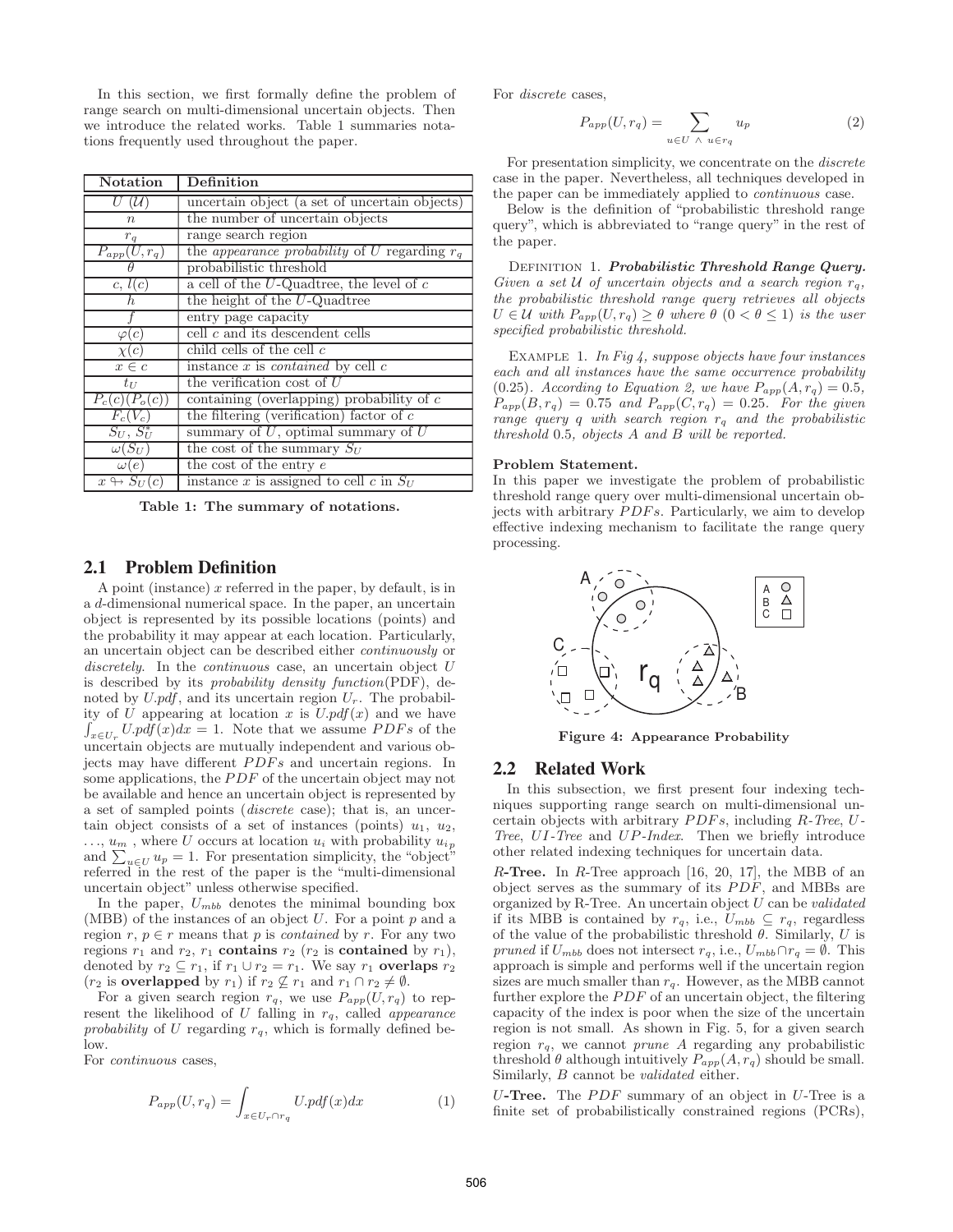which is introduced by Tao *et al.* in [21].  $PCR$  is a general version of x-bounds which aims to index one dimensional uncertain data [9]. For a given  $\theta$  ( $0 \le \theta \le 0.5$ ), the *PCR* of an object U regarding  $\theta$ , denoted by  $U.pcr(\theta)$ , is constructed as follows. As shown in Fig. 6, in each dimension, two lines are calculated. In the horizontal dimension, U has the probability  $\theta$  to occur on the left side of line  $l_{1-}$ , also probability  $\theta$ to occur on the right side of line  $l_{1+}$ . Similarly,  $l_{2-}$  and  $l_{2+}$ are calculated in the vertical dimension. The shaded region in Fig. 6 is the geometric representation of  $U.pcr(\theta)$ . Then we can take advantage of  $U.pcr(\theta)$  to prune or validate U regarding  $\theta$  and  $r_q$ . For instance, as shown in Fig. 6, suppose  $\theta$  is the probabilistic threshold for two search regions  $r_q^1$  and  $r_q^2$ . U can be pruned regarding  $r_q^1$  because  $r_q^1$  does not intersect  $U.pcr(\theta)$ . On the other hand, U can be val*idated* with respect to  $r_q^2$  since all instances below  $l_{2-}$  are contained by  $r_q^2$ . As it is infeasible to keep all  $U.pcr(\theta)$  for any  $\theta \in [0, 0.5]$ , a finite number of *PCRs* are pre-computed for each object and the lower and upper appearance probability bounds can be derived. Based on the PCRs of the uncertain objects, U-Tree is built up in a similar way with R-Tree where each entry in a leaf node corresponds to the PCRs of an uncertain object.



UI-Tree. The  $PDF$  summary of an object U in [25] is a set of groups which are disjointed partitions of its PDF based on a KD-Tree. Given a search region  $r_q$ , we can derive the lower and upper bounds of  $P_{app}(U, r_q)$  based on the topological relationships between the groups and  $r_q$ . Specifically, groups contained by  $r_q$  contribute to both lower and upper bounds of the appearance probability since all instances in these groups are contained by  $r_q$ . With similar rationale, groups *overlapped* by  $r_q$  only contribute to upper bound. Then an object  $U$  may be *validated* (*pruned*) based on the lower (upper) bound of  $P_{app}(U, r_q)$ . For the space efficiency, the groups of the uncertain objects may be merged such that a set of groups from different objects can share the same boundary, namely "word" in [25]. The identifications of the related objects and their corresponding probability mass are kept in each "word". Then UI-Tree is constructed in a similarly way with R-Tree where each entry of a leaf node is a "word".

UP**-Index.** Recently, Angiulli et al. [3] develop a pivot based indexing mechanism for uncertain data in general metric space. For a given pivot point  $p$  and an object  $U$ , the  $PDF$  summary of  $U$  is the histogram of the distance distribution regarding p and U. The upper bound of  $P_{app}(U, r_q)$ can be derived based on the reverse triangle inequality according to the histogram and the distance between the centre of  $r<sub>a</sub>$  and the pivot point p. Then an object can be pruned based on the upper bound derived. To enhance the pruning power, a set of pivot points are employed in [3]. The advantage of UP-Index is that it can support distance based

range query in general metric space. Nevertheless, as shown in our empirical study, its performance is not competitive under our problem setting because  $: (i)$  an object cannot be validated in [3] because UP-Index cannot derive the lower bound of  $P_{app}(\dot{U}, r_q)$ , and  $(ii)$  for any range search the whole index is scanned to prune objects, and the index size is usually large for a decent pruning capacity.

|              | $\overline{\mathcal{U}}$<br>$\mathscr{E}$ | ري<br>reg. | $\tilde{\mathcal{S}}$<br>Leo<br>H | ఌ<br>$I_{\!\!M\!\!Q_{\mathcal{C}}^\circ}$ | $\partial u_{2}d_{tr_{\Theta}}$ |
|--------------|-------------------------------------------|------------|-----------------------------------|-------------------------------------------|---------------------------------|
| Region size  |                                           |            |                                   |                                           |                                 |
| Verification |                                           |            |                                   |                                           |                                 |
| Density      |                                           |            |                                   |                                           |                                 |

**Table 2: Summary of the indexing techniques**

Table 2 illustrates the properties of the indexing techniques regarding three factors mentioned in Section 1. Clearly, R-Tree based approach considers none of the factors since only one MBB is allocated for the PDF summary of each object. U-Tree, UI-Tree and UP-Index techniques consider the density factor because they attempt to evenly distribute the accumulated probabilities in the summary of an object  $U$ , which implies that more resources are allocated for the dense parts of  $U$ . However, the same amount of resources in terms of the space usage are allocated to the summary of each object in these techniques. Consequently, they cannot effectively address different uncertain region sizes and verification costs during the index construction. In Section 4, we show that U-Quadtree technique proposed in the paper carefully considers all three factors.

**Others.** There are also some studies on indexing multidimensional uncertain objects which focus on specific cases of objects'  $PDFs$  and queries. For instances, in [5, 6, 8, 13], Böhm  $et$  al. study range queries with the constraint that PDFs of uncertain objects follow Gaussian or uniform distributions. Assuming  $PDFs$  of the objects are either histograms or more complex ones such as Gaussian or piecewise algebraic, in [1] Agarwal et al. provide thorough theoretical analysis on range search on uncertain data. Managing uncertain moving objects [24] and uncertain categorical data [20] have been separately studied. Aggarwal et al. [2] study the problem of indexing high dimensional uncertain data with the assumption that the PDFs of the uncertain object on each dimension are independent to others. Assuming the space is partitioned by a virtual grid with limited number of cells, Ma et al. [18] propose solutions for efficient retrieval of uncertain spatial point data where the location information is derived from the free text by spatial expressions. Recently, Kinura et al. [15] propose a primary indexing technique named UPI to speed up the query processing on uncertain data by clustering the heap files, in which  $U$ -Tree [21] technique is used as a building block to index uncertain objects with arbitrary  $PDFs$ . In [17], Lian *et al.* propose a generic framework to index uncertain data. Their main focus is how to tackle the local correlations among uncertain objects, and their indexing technique falls in the R-Tree category.

# **3. U-QUADTREE**

In the paper, our index structure is based on the quadtree because it is a flexible data structure in the sense that we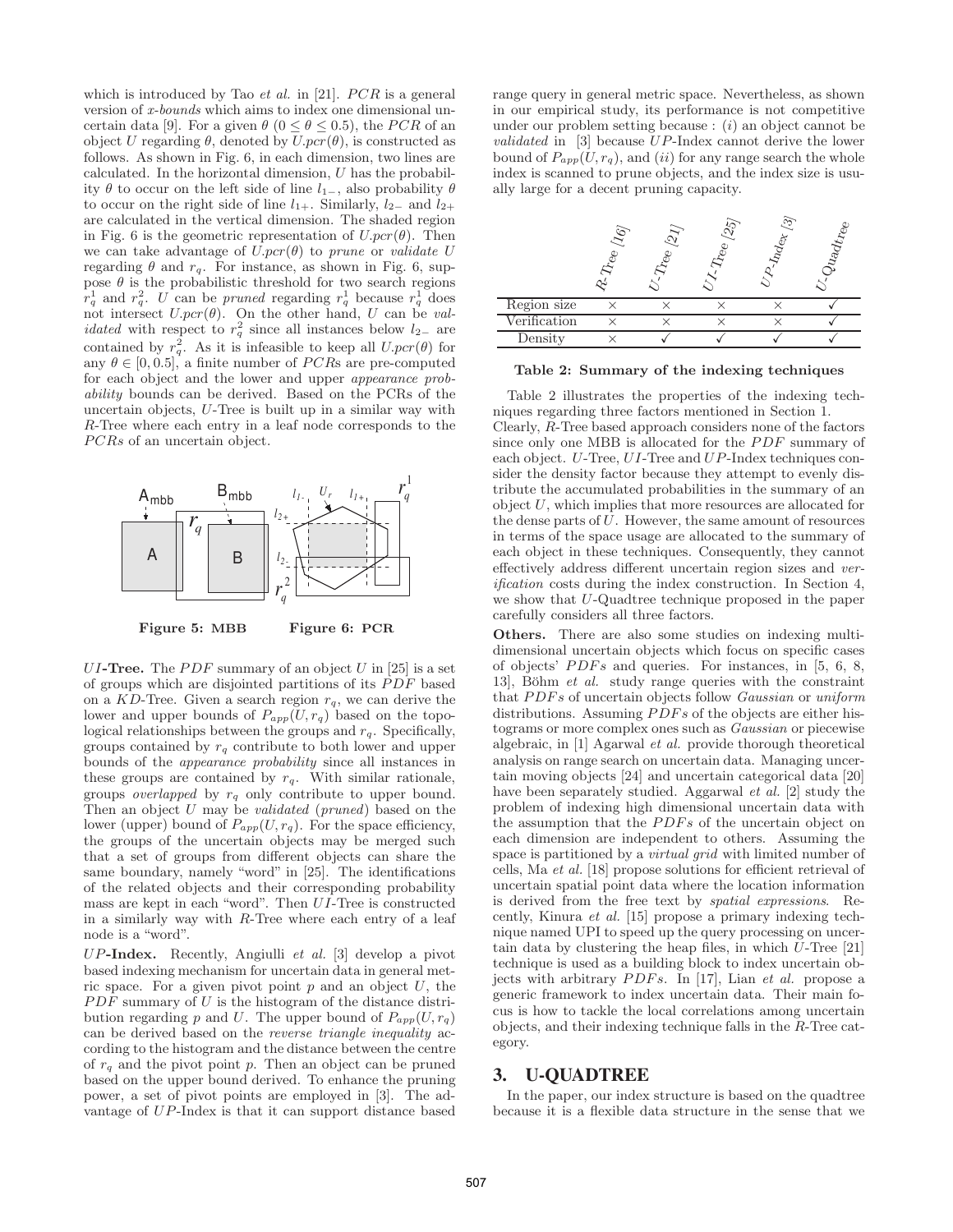

**Figure 7:** U**-Quadtree**

can adaptively build summaries of the objects so that the overall cost of range searching can be minimized regarding the cost model proposed in the paper. Section 3.1 formally introduces U-Quadtree structure, and Section 3.2 presents the U-Quadtree based range search algorithm. Section 3.3 proposes the cost model for the range search on U-Quadtree.

#### **3.1 U-Quadtree Structure**

A quadtree [12] is a space partitioning tree data structure in which a d-dimensional space is recursively subdivided into  $2<sup>d</sup>$  regions (cells). Due to its simplicity and regularity, the quadtree technique has been widely applied in many applications. In the paper, we focus on 2-dimensional space and all techniques developed can be immediately applied to higher dimensional spaces.

Given a quadtree, a **summary** of an object  $U$  is defined as follows.

DEFINITION 2  $(S_U)$ . A **summary**  $S_U$  of an object U regarding a quadtree consists of a set of entries  $\{e\}$  where each entry e is a triplet (e.c, e.o, e.p) where e.c and e.o represent the identification (id) of the cell and the object associated with the entry, and e.p  $(0 < e.p \le 1)$  is the probability mass of the instances assigned to this entry (i.e., the cell e.c). For any instance  $x \in U$ , x must be assigned to **exactly one** cell c (entry e) where  $x \in c$  (e.c) and hence  $\sum_{e \in S_U} e.p = 1.$ 

In Fig.  $7(a)$ , objects A and B have 5 instances each and all instances have the same occurrence probability (0.2). The height of the quadtree  $(h)$  is 3 and the ids of the cells are labeled. We may have  $S_A = \{(1, A, 0.2), (6, A, 0.4), (8, A, 0.4)\}$ and  $S_B = \{(2, B, 0.4), (6, B, 0.2), (15, B, 0.4)\}.$  Note that the summary of an object **is not unique** as an instance  $x$  can be assigned to any cell which *contains*  $x$ . For instance, an alternative of  $S_A$  could be  $\{(1, A, 0.2), (8, A, 0.8)\}\$ in which 4 instances of A are assigned to cell 8 on level 2. Section 4 will investigate how to efficiently build optimal summaries.

As shown in Fig. 7(b), entries of the objects are organized based on a quadtree, named U-Quadtree, which consists of two parts:

• **Entry Index**  $(UQ_E)$ : a  $B^+$  tree used to keep entries of the objects in the secondary memory, where the key of each entry is its cell  $id$ . Similar to [14], we assume the id of a cell is its Hilbert code [11] generated in a recursive way such that the cells with close spatial proximity are likely to be allocated to the same or adjacent pages in  $UQ_E$ . Particularly, a leaf node of  $UQ_E$  is called the *entry page* (e.g.,  $P_1$ ,  $P_2$  and  $P_3$  in

Fig.  $7(b)$  and f denotes its capacity (i.e., the maximal number of entries in an entry page).

• **Quadtree**  $(UQ_T)$ : a pointer-based quadtree with height h. For each cell (node) c, let P be the first entry page in which there is an entry  $e$  with  $e.c = c$ . We keep the address of  $P$  as the pointer of cell  $c$ . As shown in Fig. 7(b), a gray cell (node) of  $UQ_T$  implies the pointer of the cell is not empty, i.e., there is at least one entry on it. Note that we do not need to keep a cell in  $UQ_T$ if none of its descendent cells including itself contains any entry.

# **3.2** U**-Quadtree Based Range Search**

The following theorem indicates that we can derive the lower and upper bounds of  $P_{app}(U, r_q)$ , denoted by  $LP_{app}$  $(U, r_q)$  and  $UP_{app}$   $(U, r_q)$  respectively, based on the topological relations between  $r_q$  and cells associated with  $S_U$ .

THEOREM 1. Given an object summary  $S_U$  and a search region  $r_q$ , let  $C_1$   $(C_2)$  denote the cells in  $S_U$  which are contained (overlapped) by  $r_q$ , we have

$$
LP_{app}(U, r_q) = \sum e.p, where \ e \in S_U \ and \ e.c \in C_1
$$
  

$$
UP_{app}(U, r_q) = \sum e.p, where \ e \in S_U \ and \ e.c \in C_1 \cup C_2
$$

PROOF. For any point  $x \in c$ , we have  $x \in r_q$  if c is contained by  $r_q$ . It is immediate that  $P_{app}(U, r_q) \geq \sum e.p$  where  $e \in S_U$  and  $e.c \in C_1$ . Given a point  $x \in c$ , if c is not contained or overlapped by  $r_q$ , then we have  $x \notin r_q$ . This implies  $P_{app}(U, r_q) \leq 1 - \sum e.p$  where  $e \in S_U$  and  $e.c \notin C_1 \cup C_2$ . Because  $\sum_{e \in S_U} e.p = 1$ , we have  $P_{app}(U, r_q) \leq \sum e.p$  where  $e.c \in C_1 \cup C_2$ . Therefore, the theorem holds.

EXAMPLE 2. In Fig.  $7(a)$ , given a search region  $r_q$  (shaded region), according to Theorem 1 we have  $LP_{app}(A, r_q)=0.4$ and  $UP_{app}(A, r_q)=0.8$  because the cell 6 is contained by  $r_q$ and the cell 8 is overlapped by  $r_q$ . Consequently, A is pruned if the probabilistic threshold  $\theta$  equals 0.9, and A is validated if  $\theta = 0.3$ . We need to verify A if  $\theta = 0.5$  since we cannot prune or validate the object A.

Algorithm 1 illustrates the details of the range search following the filtering-and-verification paradigm. Line 2 retrieves a set  $J$  of non-empty cells which are *contained* or overlapped by  $r_q$ . Let  $\mathcal D$  denote the entry pages  $\{P\}$  associated with those cells, i.e.,  $\mathcal{D} = \{P | \exists e \in P \text{ s.t. } e.c \in \mathcal{J}\}.$ Regarding the example in Fig. 7,  $\mathcal{D} = \{P_2, P_3\}$ . As we access entry pages in sequence, the total number of I/O incurred in Line 4 is  $|\mathcal{D}|$ . According to Theorem 1, we can come up with the lower and upper bounds of the appearance probabilities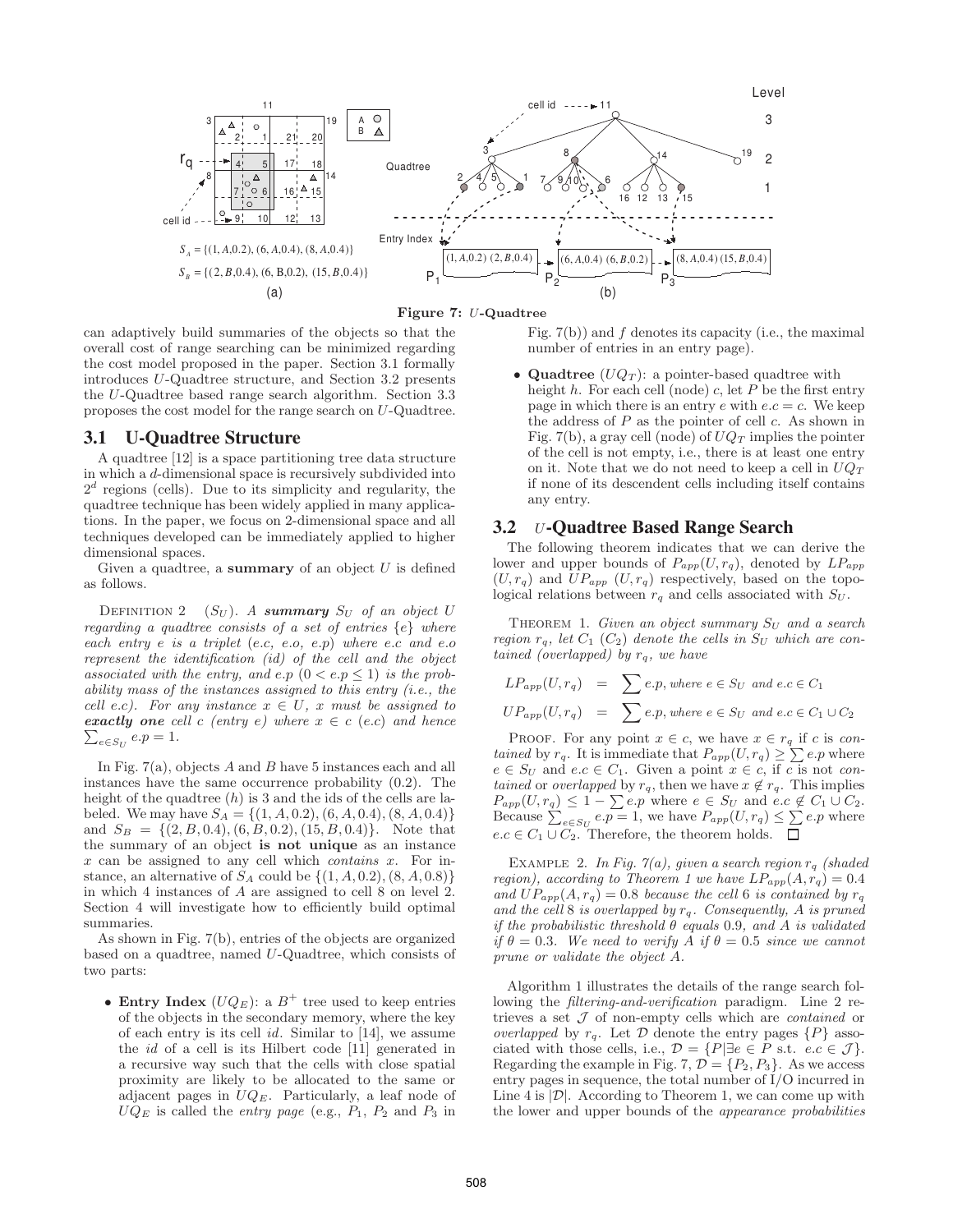of the objects. Note that any unvisited object has appearance probability zero. It is immediate that we can validate an object U if  $LP_{app}(U, r_q) \geq \theta$  (Line 12). Similarly an object U is pruned if  $UP_{app}(U, r_q) < \theta$  (Line 14). In Line 17, we only need to *verify* the remaining objects which are not pruned or validated during the filtering phase.

#### **3.3 Cost Model**

The cost of Algorithm 1 consists of four parts:

- 1.  $C_s$ (Line 2), the cost to retrieve the cells *contained* or *overlapped* by  $r_q$ , which is  $O(\frac{4^h-1}{3})$  in the worst case.
- 2.  $C_{index}$  (Line 4), the cost to load entry pages in  $\mathcal{D}$ , which equals  $|\mathcal{D}| \times t_{io}$  where  $t_{io}$  is the delay of an I/O access.
- 3.  $C_{prob}$  (Lines 5-9), the cost to compute lower and upper bounds of the appearance probabilities. As a hash table  $\sum_{U\in\mathcal{J}}|S_U|$  where  $\mathcal J$  represents the visited objects and is employed to maintain the objects visited,  $C_{prob}$  =  $|S_U|$  is the number of entries in  $S_U$ .
- 4.  $C_{verify}$  (Line 17), the cost to *verify* the remaining objects in  $\mathcal C$  where  $C_{verify} = \sum_{U \in \mathcal C} t_U$ , where  $t_U$  denotes the verification cost of U.

The dominant costs of the range search are the index I/O cost  $(C_{index})$  and the verification cost  $(C_{verify})$ . In our empirical study, they contribute more than 98% of the cost for the range search. Therefore, we only consider  $C_{index}$  and  $C_{verify}$  in our cost model, which represent the *filtering* cost and verification cost of the Algorithm 1 respectively.

Suppose the query distribution  $D_{\mathcal{Q}}$  is known (e.g., query log is available), below we define the containing probability and *overlapping probability* of a cell c regarding  $D_{\mathcal{Q}}$ .

DEFINITION 3. **Containing probability**  $P_c(c)$  and **Overlapping probability**  $P_o(c)$ . Suppose  $r_q$  in Algorithm 1 is randomly chosen from a query distribution  $D_{\mathcal{Q}}$ , the containing (overlapping) probability, namely  $P_c(c)$   $(P_o(c))$ , of a cell c is the likelihood of c being contained (overlapped) by  $r_q$ .

**Learn**  $P_c(c)$  **and**  $P_o(c)$ **.** Given a query distribution  $D_{\mathcal{Q}}$ , we can randomly retrieve  $n_q$  search regions from  $D_{\mathcal{Q}}$  and record the number of times in which the cell  $c$  is *contained* or *overlapped*, denoted by  $n_c(c)$  and  $n_o(c)$  respectively. Then we have  $P_c(c) = \frac{n_c(c)}{n_q}$  and  $P_o(c) = \frac{n_o(c)}{n_q}$ .

Now, we estimate the expected *filtering* cost and *verifica*tion cost assuming the query distribution is known.

**Index I/O cost.** For an entry page P loaded in Algorithm 1, we say an entry  $e$  in  $P$  is non-redundant regarding  $r_q$  if e.c is contained or overlapped by  $r_q$ , and e is redundant otherwise. For instance, in Fig. 7(b) the entry  $e(8, A, 0.4)$  $(e(15, B, 0.4))$  in  $P_3$  is a non-redundant (redundant) entry regarding  $r_q$ . In the paper,  $f_n$  denotes the average number of non-redundant entries for the entry pages loaded. An entry page will be loaded in the main memory if any of its associated cell is *contained* or *overlapped* by  $r_q$ . The expected number of index  $I/Os$  incurred by an entry  $e$  is  $(P_o(e.c) + P_c(e.c)) \times \frac{1}{f_n}$  since all non-redundant entries in the same entry page share the I/O latency. We can estimate the expected index I/O cost, namely  $E(C_{index})$ , as follows because *PDFs* of the objects are mutually independent.

$$
E(C_{index}) = |\mathcal{D}|t_{io} = \sum_{U \in \mathcal{U}} \sum_{e \in S_U} (P_o(e.c) + P_c(e.c)) \times \frac{t_{io}}{f_n} \quad (3)
$$

It is immediate that there is no redundant entry regarding  $r_q$  in an entry page P if all entries in P are from the same cell, which is likely when the number of uncertain objects is large. Moreover, since entries are ordered by the Hilbert codes (ids) of their corresponding cells, an entry page is likely to be shared by the cells with close spatial proximity. Consequently, the number of redundant entries is small because the cells in the same page are likely to be contained or overlapped by  $r_q$  at the same time. Therefore, we set  $f_n$  to f in the paper and Equation 3 can be rewritten as follows. Recall that  $f$  is the capacity of an entry page.

$$
E(C_{index}) = \sum_{U \in \mathcal{U}} \sum_{e \in S_U} (P_o(e.c) + P_c(e.c)) \times \frac{t_{io}}{f}
$$
 (4)

**Algorithm 1**: **Range Query** $(UQ, r_q, \theta)$ **Input** :  $UQ$ : the U-Quadtree of a set  $U$  of objects,  $\boldsymbol{r}_q$  : search region,  $\theta$ : probabilistic threshold **Output** :  $\mathcal{R}$  : objects  $U \in \mathcal{U}$  with  $P_{app}(U, r_q) \ge \theta$ 1  $\mathcal{R} := \emptyset; \mathcal{C} := \emptyset;$ **2**  $\mathcal{J}$  := all non-empty cells *contained* or *overlapped* by  $r_q$ ;  $\mathbf 3 \ \mathcal D := \mbox{entry pages associated with } c \in \mathcal J$  ; **4** for each entry  $e \in \mathcal{D}$  do **5**  $U \leftarrow e.o$ ;  $U \leftarrow e.o ;$ **6 if**  $e.c \in \mathcal{J}$  **then**<br>**7 i**  $UP_{ann}(U, r_a)$  $UP_{app}(U, r_q) := UP_{app}(U, r_q) + e.p;$ **8 i if** cell *e.c* is contained by  $r_q$  then **9**  $\downarrow$   $\downarrow$   $\downarrow$   $\downarrow$   $\downarrow$   $\downarrow$   $\downarrow$   $\downarrow$   $\downarrow$   $\downarrow$   $\downarrow$   $\downarrow$   $\downarrow$   $\downarrow$   $\downarrow$   $\downarrow$   $\downarrow$   $\downarrow$   $\downarrow$   $\downarrow$   $\downarrow$   $\downarrow$   $\downarrow$   $\downarrow$   $\downarrow$   $\downarrow$   $\downarrow$   $\downarrow$   $\downarrow$   $\downarrow$   $\downarrow$   $\downarrow$   $\downarrow$   $\downarrow$   $\downarrow$   $\downarrow$  **<sup>10</sup> for** each visited object U **do 11 if**  $LP_{app}(U, r_q) \geq \theta$  **then 12**  $R := \mathcal{R} \cup U$ ; **13 else 14 if**  $UP_{app}(U, r_q) \geq \theta$  **then 15**  $\begin{bmatrix} \cdot & \cdot & \cdot \\ \cdot & \cdot & \cdot \\ \cdot & \cdot & \cdot \end{bmatrix}$   $\mathcal{C} := \mathcal{C} \cup U;$ **16** for each  $U \in \mathcal{C}$  do **17 if**  $P_{app}(U, r_q) \geq \theta$  **then 18**  $\mathbb{R} := \mathcal{R} \cup U;$ **19 return** R

**Verification Cost.** In Algorithm 1, an object  $U$  will be verified if U is not pruned or validated, i.e.,  $LP_{app}(U, r_q)$  $\theta \leq UP_{app}(U, r_q)$ . Suppose the probabilistic threshold  $\theta$  is randomly chosen from  $(0, 1]$ , U will be *verified* with probability  $\Delta$ , where  $\Delta = UP_{app}(U, r_q) - LP_{app}(U, r_q)$ . According to Theorem 1, this implies that only the entries whose associated cells *overlapped* by  $r_q$  contribute to the *verification* cost, and hence  $\Delta = \sum_{e \in S_U} P_o(e.c) \times e.p.$  Then based on the PDF independence assumption we have the following estimation for the expected verification cost, denoted by  $E(C_{verify}).$ 

$$
E(C_{verify}) = \sum_{U \in \mathcal{U}} \sum_{e \in S_U} P_o(e.c) \times e.p \times tv \tag{5}
$$

Based on Equation 4 and Equation 5 we come up with the expected cost, denoted by  $E(C)$ , of the range query.

$$
E(C) = \sum_{U \in \mathcal{U}} \sum_{e \in S_U} ((P_o(e.c) + P_c(e.c)) \times \frac{t_{io}}{f} + P_o(e.c) \times e.p \times t_U)
$$
(6)

REMARK 1. **About**  $t_U$ . As shown in [21, 25], the dominant cost of the verification comes from the sampling of the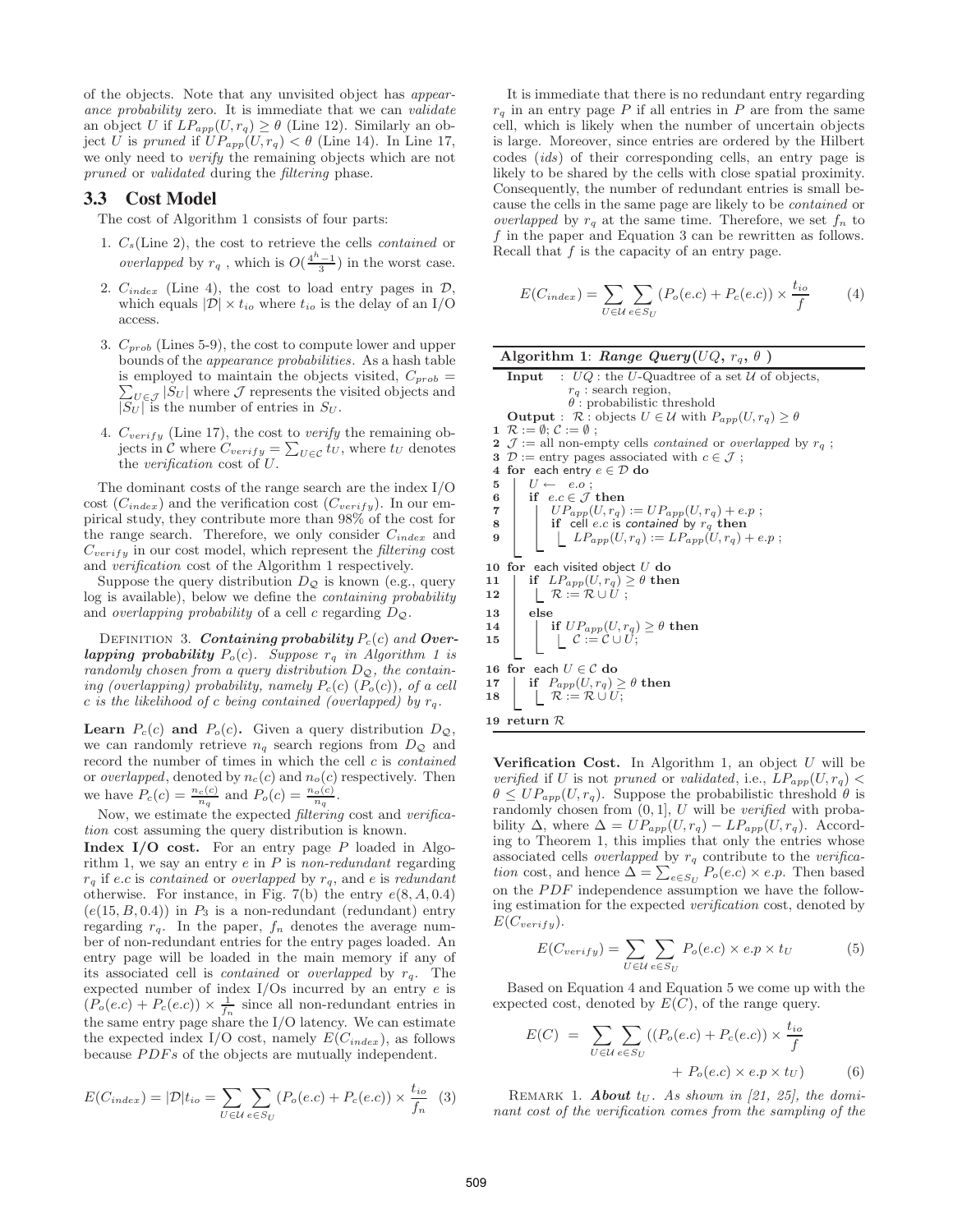PDF for the continuous case or the I/O cost incurred for the discrete case. The sampling cost can be estimated based on the required accuracy  $[21]$  (i.e., the number of samples), while the  $I/O$  cost can be estimated by the number of pages occupied by the object.

In the paper, we say a U-Quadtree is **optimal** regarding the cost model if  $E(C)$  is minimized. In Section 4, we investigate how to efficiently construct the optimal U-Quadtree regarding the cost model so that the overall cost of the range search can be minimized.

# **4. BUILD** U**-QUADTREE**

A nice property of the cost model is that we can build the optimal U-Quadtree by optimizing the cost of the summary for each individual object. In Section 4.1, we first propose an algorithm to compute the optimal summary of an object U based on the dynamic programming technique. Then Section 4.2 introduces the U-Quadtree maintenance algorithms. Section 4.3 discusses how to construct the  $U$ -Quadtree when the query distribution is unknown.

#### **4.1** Optimization of  $S_U$

For presentation simplicity, we use  $F_c$  and  $V_c$  to denote the **filtering factor** and **verification factor** of cell c regarding U where  $F_c = (P_o(c) + P_c(c)) \times \frac{t_{io}}{f}$  and  $V_c = P_o(c) \times t_U$ . Note that in the subsection we assume the query distribution is known and hence  $P_c(c)$  and  $P_o(c)$  are computed. In the paper,  $\omega(e)$  denotes the cost of an entry e where  $\omega(e)$  =  $F_{e,c} + V_{e,c} \times e.p$  if  $e.p > 0$ , and otherwise  $\omega(e) = 0$ . Note that  $e$  is a dummy entry if  $e.p = 0$ . The cost of a summary  $S_U$ , denoted by  $\omega(S_U)$ , is  $\sum_{e \in S_U} \omega(e)$ . We say a summary of U is **optimal**, denoted by  $S_U^*$ , if it has the minimal cost among all possible summaries of  $U$  regarding the quadtree.

In this subsection, we develop an efficient algorithm to construct the optimal summary of an object.

We first introduce some important properties. The following property is immediate based on the definition of the quadtree.

PROPERTY 1. For any two cells  $c_1$  and  $c_2$  in a U-Quadtree,  $c_1$  is a descendant cell of  $c_2$  if and only if  $c_1 \subset c_2$ , where  $c_1 \subset c_2$  implies  $c_1 \subseteq c_2$  and  $c_1 \neq c_2$ .

Given two cells  $c_1$  and  $c_2$  with  $c_1 \subset c_2$ , if  $c_1$  is *overlapped* by  $r_q$  then  $c_2$  is *overlapped* as well. This implies  $V_{c_1} \leq V_{c_2}$ . With similar rationale, we have  $F_{c_1} \leq F_{c_2}$ . Without loss of generality, we assume the following property holds.

PROPERTY 2. Given two cells  $c_1$  and  $c_2$ ,  $V_{c_1} < V_{c_2}$  and  $F_{c_1} < F_{c_2}$  if  $c_1 \subset c_2$ .

Given a summary  $S_U$  and a cell c,  $S_U(c)$  denotes the instances of U assigned to cell c in  $S_U$ . We say a cell c is empty regarding  $S_U$  if  $S_U(c) = \emptyset$ , otherwise c is occupied. For an instance  $x \in U$ ,  $x \mapsto S_U(c)$  denotes the fact that x is assigned to c in  $S_U$ . Clearly,  $x \nightharpoonup S_U(c)$  implies  $x \in c$ , but **not vice versa**. The following theorem implies that once an instance x is assigned to a cell c in  $S_U^*$ , all descendant cells of  $c$  which contain  $x$  must be *empty*.

THEOREM 2. Given the optimal summary  $S_U^*$  and two cells  $c_1$  and  $c_2$  where  $c_1 \subset c_2$ , for any two instances x and y where  $x \in c_1$  and  $y \in c_1$ , we have  $y \not\rightarrow S_U^*(c_2)$  if  $x \leftrightarrow S_U^*(c_1)$ .

PROOF. The proof is by contradiction. Let  $e_1$  and  $e_2$ denote two entries of  $S_U^*$  on  $c_1$  and  $c_2$  respectively. Suppose we have  $x \oplus S^*_{U}(c_1)$  and  $y \oplus S^*_{U}(c_2)$ . This implies both cells are not empty. Let  $X = \omega(e_1) + \omega(e_2) = F_{c_1} + V_{c_1} \times e_1 \cdot p$  $+F_{c_2} + V_{c_2} \times e_2.p.$  Since  $y \in c_1$ , we can move y from  $c_2$ to  $c_1$ , which leads to anther summary of U denoted by  $S'_U$ . Let  $e'_1$  and  $e'_2$  be two entries of  $S'_U$  on  $c_1$  and  $c_2$  respectively. The costs of  $e'_1$  and  $e'_2$ , denoted by Y, is less than or equal to  $F_{c_1} + V_{c_1} \times (e_1.p + y_p) + F_{c_2} + V_{c_2} \times (e_2.p - y_p)$ . Since  $c_1 \subset c_2$ , we have  $V_{c_1} < V_{c_2}$  according to the Property 2 and hence  $Y < X$ . As the costs of other entries in  $S'_U$  remain unchanged, we have  $\omega(S_U') < \omega(S_U^*)$ , which is against the assumption.  $\square$ 

Following Property is immediate based on Theorem 2.

PROPERTY 3. Let  $c_{1,i}$  be a cell on level 1, for any two instances x and y where  $x \in c_{1,i}$  and  $y \in c_{1,i}$ , x and y will always be assigned to the same cell in  $S_U^*$ ; that is,  $x \oplus S_U^*(c)$ implies  $y \nightharpoonup S^*_{U}(c)$  and vice versa.

Property 3 indicates that for the optimal summary construction, an object can be regarded as l virtual instances  ${u_i}$  where  $u_i$  corresponds to the instances contained by  $c_{1,i}$ ; that is,  $u_i = \{x | x \in U \text{ and } x \in c_{1,i}\}\$ . In Fig. 8, 10 instances of  $U$  have the same occurrence probability  $(0.1)$ and they correspond to 4 *virtual* instances. In  $S_U^*$ , each *vir*tual instance u must be assigned to **exactly one** cell which contains  $u$ , and there are at most  $h$  target cells for  $u$ . Consequently, a straightforward solution for the optimal summary construction is to enumerate all possible choices of each virtual instance, which takes  $O(l^h)$  time where l is the number of virtual instances.

To further improve the efficiency of the optimal summary construction, we develop an efficient algorithm based on the dynamic programming technique. Below, we start with a motivating example.



**Figure 8: Motivating Example**

**Motivating Example.** In Fig. 8, we assume that  $F_{c_2}$  = 0.02,  $V_{c_2} = 0.02$ ,  $F_{c_{1,i}} = 0.01$ , and  $V_{c_{1,i}} = 0.002$  for any  $i \in [1, 4]$ . We show three possible forms of  $S_U$  where  $S_U^a =$  $\{(c_{1,1}, 0.2), (c_{1,2}, 0.6), (c_{1,3}, 0.1), (c_{1,4}, 0.1)\}, S_U^b = \{(c_2, 0.4),$  $(c_{1,2}, 0.6)$ } and  $S_U^c = \{(c_2, 1.0)\}$ . Note that we ignore object  $ids$  in the entries since all instances are from  $U$  in this subsection. Let  $e_1 = (c_2, 0.4)$  and  $e_2 = (c_{1,2}, 0.6)$ , we have  $\omega(S_U^b)$  $=\omega(e_1)+\omega(e_2)=F_{c_2}+V_{c_2}\times 0.4+F_{c_{1,2}}+V_{c_{1,2}}\times 0.6=0.0392.$ <br>Similarly, we have  $\omega(S_U^a)=0.042$  and  $\omega(S_U^c)=0.04$ , and hence  $S_U^b$  wins out. This implies that some virtual instances

The cost of  $e'_2$  is zero if y is the only instance assigned to  $c_2$  in  $S^*_{U}$ .  $c_2$  in  $S_U^*$ .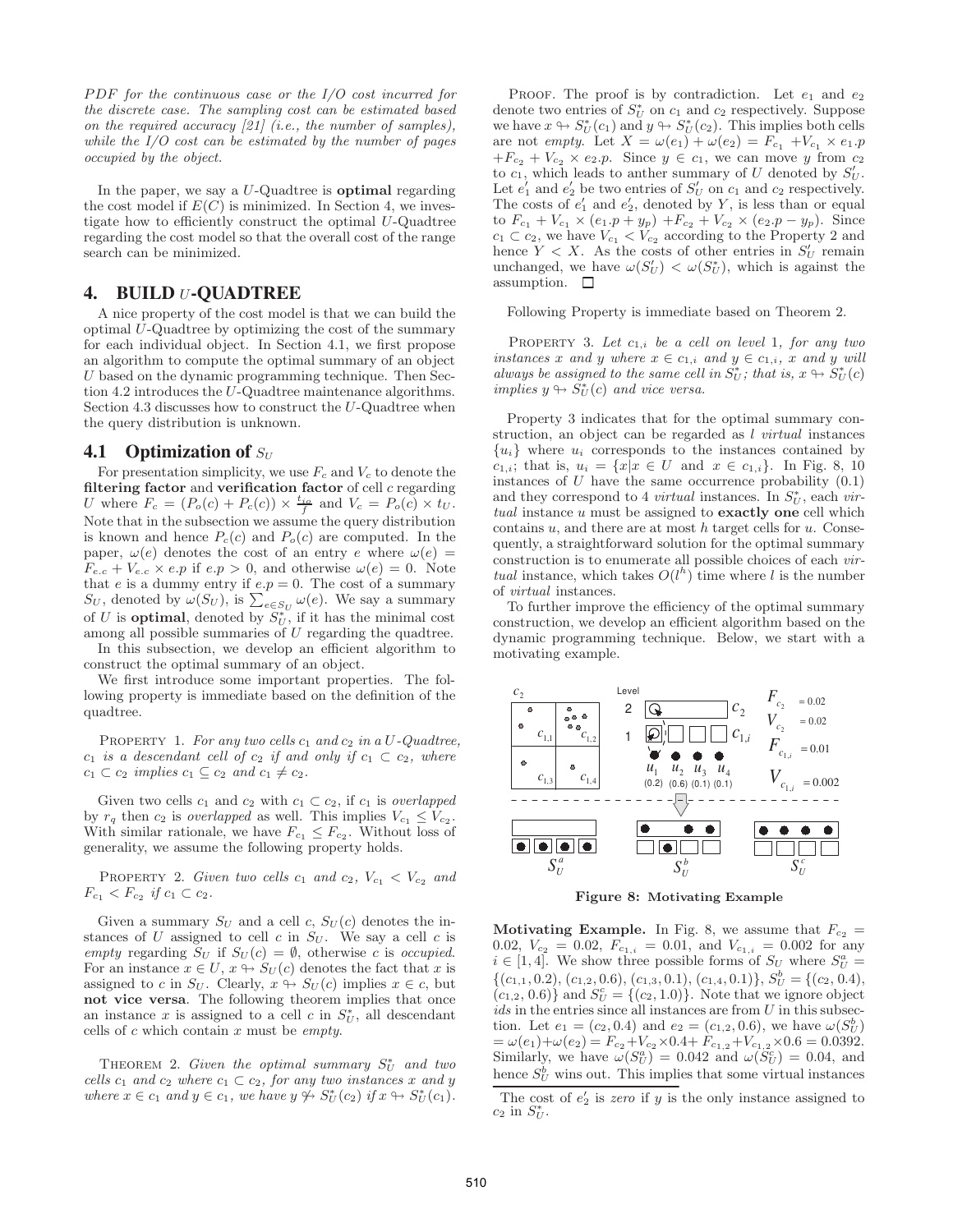can be pushed to cells at higher levels so that the cost of the summary is reduced. we use  $X(X \neq \emptyset)$  to denote the set of virtual instances which are pushed to  $c_2$ , and  $S_U^X$  is the corresponding summary. Compared with  $S_U^a$  in which none of the virtual instance is pushed to  $c_2$ , the cost reduced by  $S_U^X$ , denoted by  $\Delta_X$ , is as follows.

$$
\Delta X = \omega(S_U^a) - \omega(S_U^X) \n= \left( \sum_{u_i \in X} (F_{c_{1,i}} - (V_{c_2} - V_{c_{1,i}}) \times u_{ip}) \right) - F_{c_2} \quad (7)
$$

According to Equation 7, we can see the advantage of pushing instances in  $X$  to  $c_2$  is that these instances can share the *filtering* cost  $(F_{c_2})$ , and hence reduce their *filtering* costs if  $F_{c_2} < \sum_{u_i \in X} F_{c_1,i}$ . On the other hand, the disadvantage is that the verification cost involved is increased since  $V_{c_2} > V_{c_1,i}$ . We use  $\Delta(u_i)$  to denote the gain of pushing the virtual instance  $u_i$  to  $c_2$  without considering the *filter*ing cost on  $c_2$ , where  $\Delta(u_i) = F_{c_{1,i}} - (V_{c_2} - V_{c_{1,i}}) \times u_{ip}$ . Recall that  $u_{ip}$  is the occurrence probability of  $u_i$ . Particularly, we have  $\Delta(u_1)=0.0064, \Delta(u_2) = -0.0008, \Delta(u_3) =$  $\Delta(u_4) = 0.0082$ . Let  $g(X) = \sum_{u \in X} \Delta(u)$  denote the total gains of X, we have  $\Delta_X = g(X) - F_{c_2}$ . It is worthwhile to push all virtual instances in X to  $c_2$  if  $g(X) > F_{c_2}$  because the gain can pay off the *filtering* cost on  $c_2$  ( $\overline{F}_{c_2}$ ), and hence  $\omega(S_U^X) < \omega(S_U^a)$ . To minimize the cost of  $S_U^X$ (i.e., maximize the  $g(X)$ ), we should push all virtual instances  $\{u\}$  with  $\Delta(u) > 0$ ; that is,  $X = \{u_1, u_3, u_4\}$  and  $g(X)=0.0228 > F_{c_2}$ , which corresponds to the summary  $S_U^{\dot{b}}$ . If we have  $g(X) < F_{c_2}$  for any  $X \neq \emptyset$ , none of the virtual instances should be pushed to  $c_2$  because  $\omega(S_U^X) > \omega(S_U^a)$ , which is the case if we set  $F_{c_2} = 0.03$  in Fig. 8.

Before presenting the optimal summary construction algorithm, we first introduce some important notations.

DEFINITION 4 ( $S_c$ : **summary of cell** c). Let  $\varphi(c)$  represent the cell c and its descendant cells, the summary of a cell c, denoted by  $S_c$ , is a set of entries associated with cells in  $\varphi(c)$  such that **any** instance contained by c must be assigned to **exactly one** cell in  $\varphi(c)$ .

In the paper,  $\omega(S_c)$  corresponds to the sum of the costs of the entries in  $S_c$ , i.e.,  $\omega(S_c) = \sum_{e \in S_c} \omega(e)$ . Specifically, we use  $S_c^*$  to represent the optimal summary of c which has the smallest  $\omega(S_c)$  value. Let  $l(c)$  denote the level of a cell c in  $UQ_T$ ,  $S_c^*$  corresponds to  $S_U^*$  if  $l(c) = h$ .

We say an instance x is **pushed up above** c if  $x \in c$  and  $x$  is assigned to a cell at higher level than  $c$ . For instance, in Fig. 8  $u_1$  is pushed up above  $c_{1,1}$  in  $S_U^b$  and  $S_U^c$ . The following property indicates that all instances pushed up above  $c$ in  $S_U^*$  must be assigned to the same cell. The correctness of the Property is immediate based on Theorem 2.

PROPERTY 4. If an instance x is pushed up above c in  $S_U^*$ , *i.e.*,  $x \in c$  and  $x \oplus S_U^*(c_j)$  where  $c \subset c_j$ , then  $y \oplus S_U^*(c_j)$  $for any instance y pushed up above c in S^*_{U}.$ 

Property 4 is essential to our optimal summary construction algorithm, because it suggests that for each c we can evaluate the possible gain of pushing up above  $c$  against its **individual** ancestor cell, i.e., cells  ${c_j}$  with  $c \subset c_j$  according to Property 1. Consequently, for each ancestor cell  $c_j$  of  $c$  ( $c \subset c_j$ ), we use  $S_{c,c_j}$  to denote the summary of c regarding  $c_j$  which is defined as follows.

DEFINITION 5  $(S_{c,c_j}:$  **summary of** c **regarding**  $c_j$ . The summary of a cell c regarding  $c_j$  where  $c \subseteq c_j$ , denoted by  $S_{c,c_j}$ , is a set of entries associated with the cells in  $\varphi(c)$ and c<sup>j</sup> such that **any** instance contained by c must be assigned to **exactly one** cell in  $\varphi(c)$  **or**  $c_j$ .

In the paper,  $\omega(S_{c,c_j})$  corresponds to the total costs of the entries in  $S_{c,c_j}$  **without** considering the *filtering* cost of the entry on  $c_j$  (denoted by  $e_{c_j}$ ), i.e.,  $\omega(S_{c,c_j}) = (\sum_{e \in (S_{c,c_j} - e_{c_j})}$  $\omega(e))+V_{c_j}\times e_{c_j}.p$  . Moreover, we use  $\Delta(S_{c,c_j})$  to denote the **gain of** c **regarding**  $c_j$ , where  $\Delta(S_{c,c_j}) = \omega(S_c^*) - \omega(S_{c,c_j}).$ In the paper,  $S_{c,c_j}^*$  denotes a set of entries with the smallest  $\omega(S_{c,c_i})$  value (i.e., the largest  $\Delta(S_{c,c_i})$  value), which is named the optimal summary of  $c$  regarding  $c_j$ . Recall that the main difference between  $S_{c,c_j}$  and  $S_c$  is that the instances contained by c can be pushed to  $c_j$  in  $S_{c,c_j}$  and the cost of  $S_{c,c_j}$  (  $\omega(S_{c,c_j})$  ) does not include the *filtering* cost on  $c_j$ . Note that we have  $\Delta(S_{c,c_j}^*) \geq 0$  because  $S_c$  is a special case of  $S_{c,c_j}$  where none of the instances contained by c is assigned to  $c_j$ .

| Algorithm 2: $BuildOptSummary(UQ_T, U)$                                         |  |  |  |  |
|---------------------------------------------------------------------------------|--|--|--|--|
| <b>Input</b> : $UQ_T$ : the quadtree of the U-Quadtree,                         |  |  |  |  |
| $U$ : the object for summary construction                                       |  |  |  |  |
| <b>Output:</b> $S_U^*$ : the optimal summary of U                               |  |  |  |  |
| Find the minimal cell c' in $UQ_T$ which contains $U_{mbb}$ ;<br>1              |  |  |  |  |
| $H := l(c')$ ;<br>$\overline{2}$                                                |  |  |  |  |
| for each cell $c \subseteq c'$ on level one do<br>3                             |  |  |  |  |
| create a virtual instance $u$ regarding $c$ ;<br>4                              |  |  |  |  |
| $S_c^* := \{(c, u_p)\}\;;$<br>5                                                 |  |  |  |  |
| for each cell $c_j$ where $c \subset c_j \subseteq c'$ do<br>6                  |  |  |  |  |
| $\quad \textbf{if} \ \ u_p \times V_{c_j} < \omega(S_c^*) \ \textbf{then}$<br>7 |  |  |  |  |
| $S_{c,c_j}^* := \{(c_j, u_p)\};$<br>8                                           |  |  |  |  |
| $_{\rm else}$<br>9                                                              |  |  |  |  |
| $S_{c,c_j}^* := S_c^*;$<br>10                                                   |  |  |  |  |
|                                                                                 |  |  |  |  |
| for current level $:= 2$ to H do<br>11                                          |  |  |  |  |
| for each cell c on current level with $c \subseteq c'$ do<br>12                 |  |  |  |  |
| $\chi(c) :=$ child cells of c;<br>13                                            |  |  |  |  |
| $g := \sum_{c_i \in \chi(c)} \Delta(S_{c_i,c}^*);$<br>14                        |  |  |  |  |
| if $g > F_c$ then<br>15                                                         |  |  |  |  |
| $S_c^* := \bigcup_{c_i \in \chi(c)} S_{c_i,c}^*;$<br>16                         |  |  |  |  |
| else<br>17                                                                      |  |  |  |  |
| $S_c^* := \bigcup_{c_i \in \chi(c)} S_{c_i}^*;$<br>18                           |  |  |  |  |
| for each cell $c_j$ where $c \subset c_j \subseteq c'$ do<br>19                 |  |  |  |  |
| $S_{c,c_j} := \bigcup_{c_i \in \chi(c)} S^*_{c_i,c_j}$ ;<br>20                  |  |  |  |  |
| if $\omega(S_{c,c_j}) < \omega(S_c^*)$ then<br>21                               |  |  |  |  |
| $S_{c,c_j}^* := S_{c,c_j};$<br>22                                               |  |  |  |  |
| else<br>23                                                                      |  |  |  |  |
| $S_{c,c_j}^* := S_c^*;$<br>24                                                   |  |  |  |  |
|                                                                                 |  |  |  |  |
| 25 return $S_{c}^*$                                                             |  |  |  |  |

**Build Optimal Summary.** Algorithm 2 illustrates the construction of  $S_U^*$  based on the dynamic programming technique. Line 1 identifies the minimal cell  $c'$  which contains the MBB of the object. In Lines 3-10, we create virtual instances for all descendant cells of  $c'$  on the first level, as

We have  $e_{c_j} \cdot p = 0$  (i.e.,  $e_{c_j}$  is a dummy entry) if none of the instances is assigned to  $c_j$  in  $S_{c,c_j}$ .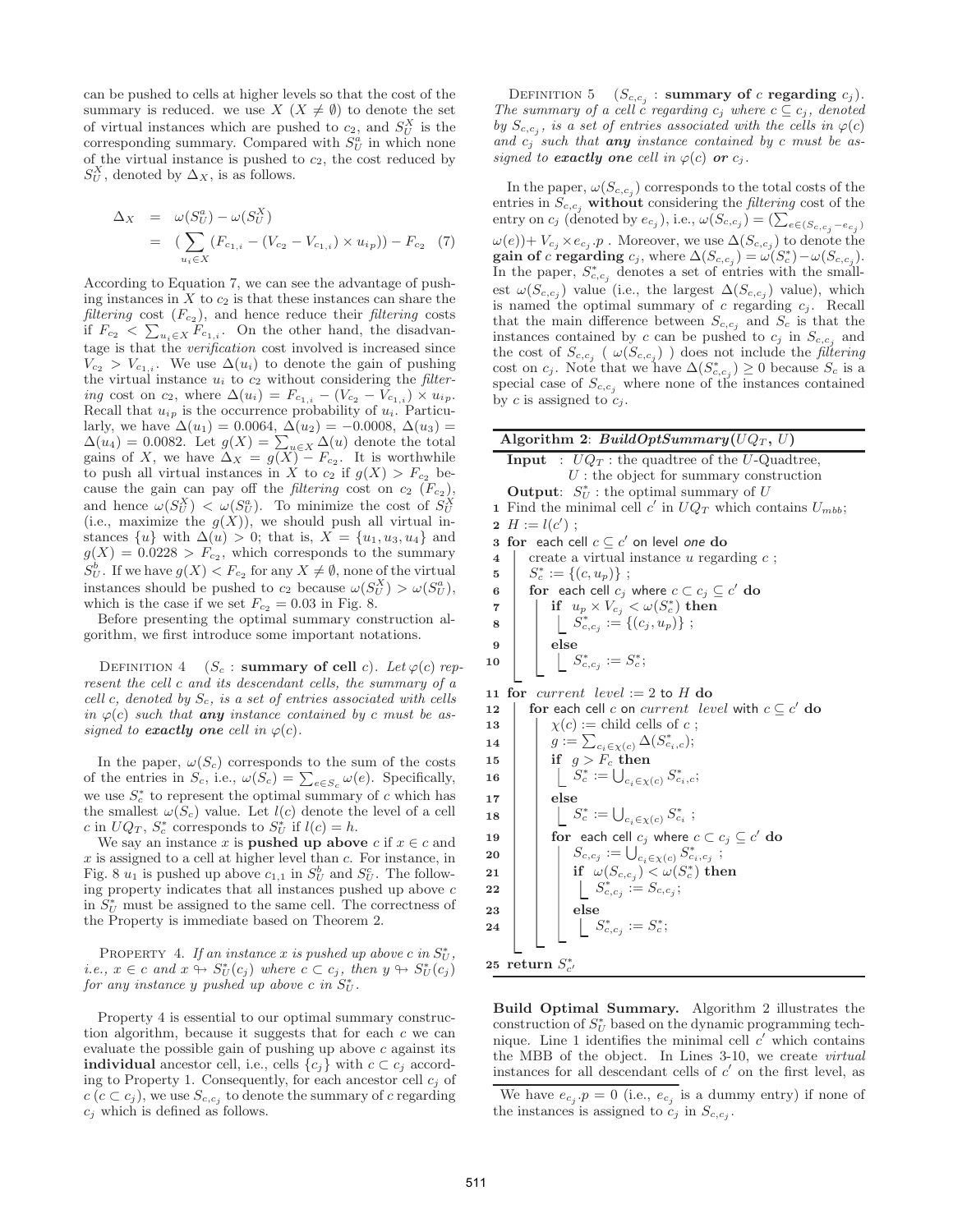well as their corresponding optimal summaries. Lines 11-24 show how to build related optimal summaries of a cells c with  $l(c) > 1$ . Let  $\chi(c)$  denote the child cells of c (Line 13). In Line 14, we first compute the total gains, denoted by  $q$ , of the child cells (i.e.,  $\chi(c)$ ) regarding c. If the gains can pay off the *filtering* cost on cell c (i.e.,  $g > F_c$ ), we come up with  $S_c^*$  by merging its child optimal summaries regarding c (Line 16), otherwise  $S_c^*$  consists of the optimal summaries of its child cells (Line 18). Lines 19-24 compute the optimal summaries of c regarding its ancestor cells. Specifically, for each ancestor cell  $c_j$  of c with  $c_j \n\subseteq c'$ ,  $S_{c,c_j}$  is the merged result of the optimal summaries of its child cells regarding  $c_j$  (Line 20). If there is no gain compared with  $S_c^*$  (i.e.,  $\omega(S_{c,c_j}) \geq \omega(S_c^*), S_{c,c_j}^*$  is set to  $S_c^*$  (Line 24). Otherwise,  $S_{c,c_j}$  is the optimal summary of c regarding  $c_j$  (Line 22).

EXAMPLE 3. In Fig. 8, we have  $\omega(S_{c_{1,1}}^{*})=0.01+0.002\times$  $0.2 = 0.0104$ ,  $\omega(S_{c_{1,2}}^{*}) = 0.0112$ , and  $\omega(S_{c_{1,3}}^{*}) = \omega(S_{c_{1,4}}^{*}) =$ 0.0102. Meanwhile, since  $V_{c_2} \times u_1.p = 0.004 < \omega(S_{c_{1,1}}^*)$ , we have  $\omega(S_{c_{1,1},c_{2}}^{*})=0.004, \ \Delta(S_{c_{1,1},c_{2}}^{*})=\omega(S_{c_{1,1}}^{*})-\omega(S_{c_{1,1},c_{2}}^{*})$  $= 0.0064$  and  $S_{c_{1,1},c_2}^* = \{(c_2,0.2)\}\$ . Similarly, we have  $\omega(S_{c_{1,3},c_{2}}^{*}) = \omega(S_{c_{1,4},c_{2}}^{*}) = 0.002, \ \Delta(S_{c_{1,3},c_{2}}^{*}) = \Delta(S_{c_{1,4},c_{2}}^{*})$  $= 0.0082$  and  $S_{c_1,3,c_2}^* = S_{c_1,4,c_2}^* = \{(c_2,0.1)\}\.$  Since there is no gain by pushing  $u_2$  to  $c_2$  as  $0.6 \times V_{c_2} > \omega(S_{c_1,2}^*)$ , we have  $\omega(S_{c_1,2,c_2}^*) = \omega(S_{c_1,2}^*) = 0.0112$ , and hence  $\Delta(S_{c_1,2,c_2}^*) = 0$ and  $S_{c_1,2,c_2}^* = S_{c_1,2}^* = \{(c_{1,2}, 0.6)\}$ . In Algorithm 2,  $g = \sum_{c \in \chi(c_2)} \Delta(S_{c,c_2}^*) = 0.0228$  and  $g > F_{c_2} = 0.02$ . Therefore, we have  $S_U^* = S_{c_2}^* = \bigcup_{c \in \chi(c_2)} S_{c,c_2}^* = \{(c_{1,2}, 0.6), (c_2, 0.4)\}$ and  $\omega(S_U^*) = 0.0392$ .

**Correctness.** With similar argument in Theorem 2, regarding all instances assigned to the cells above  $c'$ , we can move them to  $c'$  to reduce the cost since all instances are contained by c . Therefore, we only need to consider the cells in  $\varphi(c')$  during the optimal summary construction.

The following proof is by induction on the levels of U-Quadtree. The correctness of the optimal summaries of the cells on the first level is immediate based on their definitions. Suppose Algorithm 2 is correct regarding cells on the levels lower than  $k$ , then for a cell c on level k, we first show the correctness of its optimal summary  $S_c^*$ .

Clearly, the cell c is either empty or occupied in  $S_c^*$ . Let  $S_c^1$  denote the merged result of the optimal summaries of its child cells, i.e.,  $\breve{S}_c^1 = \bigcup_{c_i \in \chi(c)} S_{c_i}^*$ .  $\dot{S}_c^1$  is a summary of c because, for any instance  $x \in c$ , there is exactly one child cell  $c_i \in \chi(c)$  in which  $x \in c_i$  and hence x is assigned to exactly one cell in  $S_c^1$ . Moreover, we have  $\omega(S_c^1) = \sum_{c_i \in \chi(c)} \omega(S_{c_i}^*)$ . Then we show  $S_c^1$  is the optimal summary when c is *empty*. The proof is by contradiction. Suppose there is another summary  $S_c^2$  with  $\omega(S_c^2) < \omega(S_c^1)$ , where  $S_c^2 = \bigcup_{c_i \in \chi(c)} S_{c_i}^2$ and  $S_c^2(c) = \emptyset$ , then there is a summary  $S_{c_i}^2$  where  $c_i \in \chi(c)$ such that  $\omega(S_{c_i}^2) < \omega(S_{c_i}^*)$  because  $\omega(S_c^2) = \sum_{c_i \in \chi(c)} \omega(S_{c_i}^2)$ . This is against our assumption since the level of  $c_i$  is lower than k and  $S_{c_i}^*$  is the optimal summary of  $c_i$ . Therefore,  $S_c^1$ is the optimal summary when  $c$  is *empty*.

If c is occupied in  $S_c^*$ , some instances must be pushed to c in  $S_c^*$ . Let  $S_c^3$  denote the merged result of the optimal summaries of the child cells regarding c, i.e.,  $S_c^3 = \bigcup_{c_i \in \chi(c)}^s S_{c_i,c}^*$ .

 $S_c^3$  is a summary of c because any instance contained by c is contained by exactly one of its child cell, say  $c_i$ , and any instance  $x \in c_i$  must be assigned to exactly one cell in  $S_{c_i,c}^*$ . With similar rational to the above case where  $c$  is empty, we can prove that  $S_c^3$  has the lowest cost among the summaries of c in which c is occupied.  $g > F_c$  in Line 15 of Algorithm 2 implies that  $\omega(S_c^3) < \omega(S_c^1)$ ; that is, it is worthwhile to occupy the cell  $c$  by pushing some instances to  $c$  because this can pay off the *filtering* cost of c. Consequently,  $S_c^3$  is the optimal summary when  $c$  is  $occupied$  and hence the correctness of the optimal summaries of the cells on level  $k$  holds.

The correctness of the optimal summary of c regarding its ancestor cells can be obtained with similar rationale, we omit the details of the proof due to space limits.

**Cost Analysis.** In Algorithm 2, it takes  $O(h)$  time to locate c' where h is the height of the U-Quadtree. It takes  $O(hm)$ time to create the virtual instances in a top-down fashion where  $m$  is the number of the instances in  $U$ . As to each cell c, it costs  $O(h)$  time to compute related optimal summaries  $(S_c^* \text{ and } S_{c,c_j}^*$  where  $c \subset c_j$ ). Note that it takes  $O(1)$  time to merge child summaries and calculate related costs at Line 16, 18 and 20 because the child summaries share at most one cell (e.g., cell c in Line 16). Therefore, the **time complexity** of Algorithm 2 is  $O(h \times m + h \times \frac{4^{h}-1}{3})$  in the worst case since the number of cells in  $UQ_T$  is bounded by  $\frac{4^h-1}{3}$ . For a cell c on level s, there are at most  $4^{s-1}$  entries for each optimal summary since c has at most  $4^{s-1}$  descendant cells on the first level. There are at most  $4^{h-s}$  cells on level s and we only need to keep at most  $h - s + 1$  related optimal summaries for each cell. Therefore, the space usage for each level is  $O(4^{h-1} \times h)$  in the worst case. Since in Algorithm 2 we do not need to keep the summaries of the child cells once the optimal summaries computation of a cell is finished, the **space complexity** of Algorithm 2 is  $O(4^{h-1} \times h)$ .

**Addressing three factors in Section 1.** The final part of this subsection shows that three factors mentioned in Section 1 are carefully addressed in Algorithm 2. The resources allocated to an object are measured by the number of entries in its optimal summary. For an object with large uncertain region size, the number of virtual instances is large and hence more resources (i.e., the number of entries in  $S_U^*$ ) may be allocated. The instances in the sparse part of the PDF tends to be pushed to the cells on higher levels in U-Quadtree because the gain of "pushing up" is more significant than that of the instances from the dense part. Therefore, more resources are allocated to the dense part of an object. With same rationale, the instances of the objects with high *veri*fication cost tend to stay on the lower level cells, and hence lead to a large summary size.

#### **4.2 Optimal** U**-Quadtree Construction**

According to the cost model in Section 3, the U-Quadtree is **optimal** if all summaries of the objects are optimal because  $E(C) = \sum_{U \in \mathcal{U}} \omega(S_U)$ . Therefore, we can easily come up with the optimal U-Quadtree construction algorithm by updating  $UQ_T$  and  $UQ_E$  based on the entries in  $S_U^*$ .

Algorithm 3 illustrates how to insert an object into the U-Quadtree. We first create the optimal summary of  $U$  based on Algorithm 2 (Line 1). Then each entry of  $S_U^*$  is inserted to the entry index of U-Quadtree (Line 2-8). The procedure is the same as the insertion of  $B^+$  tree except that we need to maintain page links of the cells (Lines 6 and 8).

Recall that we do not include the *filtering* cost on  $c(F_c)$ when computing the cost of the optimal summary of each child cell regarding c (i.e.,  $\omega(S_{\epsilon_i,c}^*)$  for each  $c_i \in \chi(c)$ ).<br>Entries with the same cell *id* will be merged by accumulat-

ing their probability values.

Suppose  $x \in c$ , it takes  $O(1)$  time to identify the child cell of  $c$  which contains  $x$ .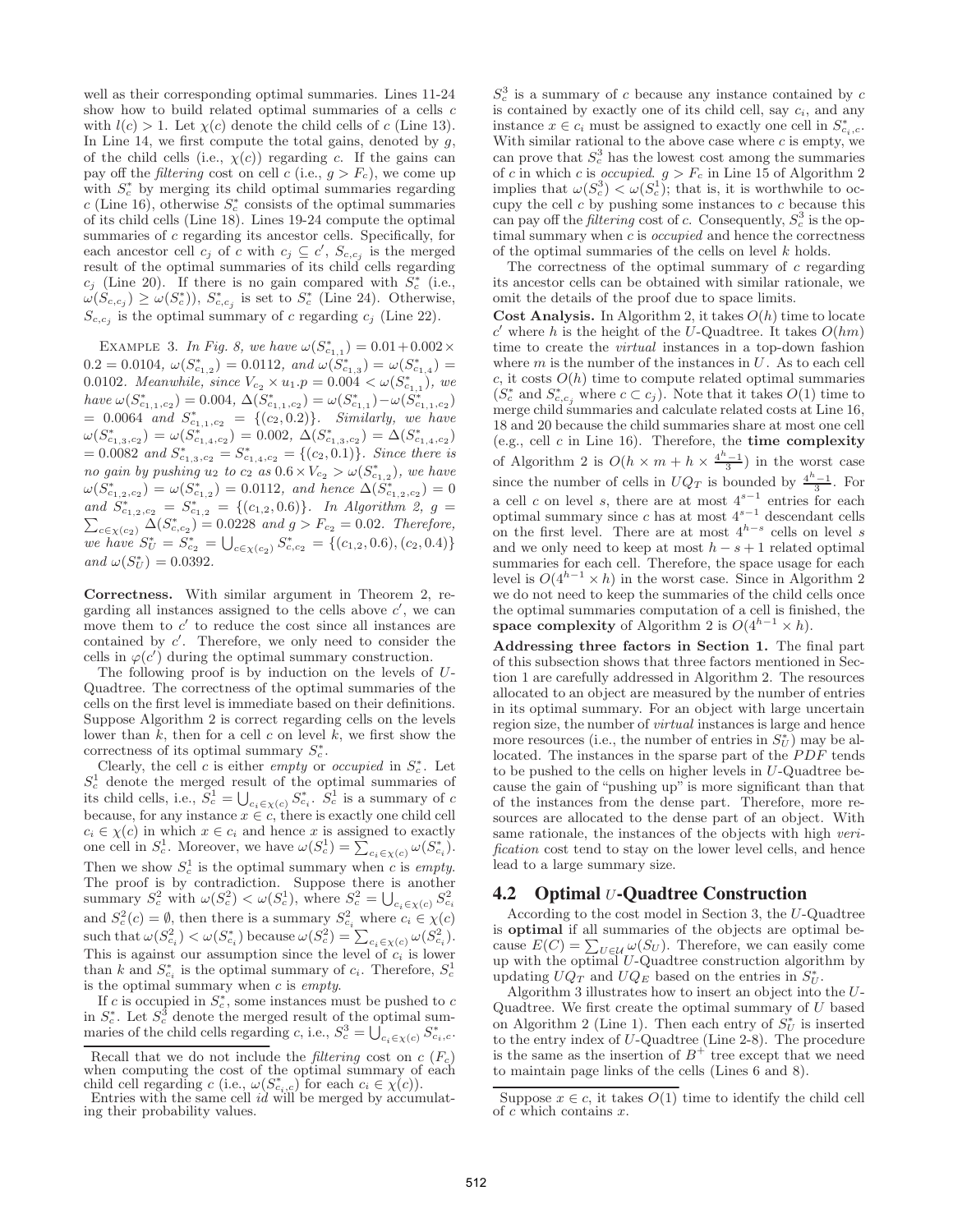Algorithm 3:  $Insert(UQ, U)$ 

**Input** : UQ : the U-Quadtree,  $U:$  an object in  $U$ **Output**: UQ : the updated U-Quadtree  $S_U^*$  ← BuildOptSummary( $UQ, U$ );  **for** each entry  $e$  in  $S_U^*$  do | find corresponding entry page P based on e.c; **if** P is full **then** Split page P; Reset the page links of the cells whose entries are moved to the new page ; Insert e into corresponding entry page ; Set the page link of *e.c*; **return** UQ

**Cost Analysis.** Let n and  $n_e$  denote the number of the objects in  $U$  and the average number of entries in the optimal summaries, respectively. According to the analysis of Algorithm 2, the **space complexity** of the optimal U-Quadtree construction algorithm is  $O(n \times n_e + 4^{h-1} \times h)$ . The dominant cost of Algorithm 3 is the summary construction and  $B^+$  Tree  $(UQ_E)$  maintenance. According to [10], the amortized cost of the insertion for  $B^+$  Tree is  $O(\log_f n \times n_e)$ . Consequently, the **time complexity** of our index construction algorithm is  $O(n \times \frac{4^{h}-1}{3} \times h + n \times n_e \times \log_f(n \times n_e)).$ 

**Deletion.** The deletion of an object U from U-Quadtree is straightforward. Firstly we find the cells which are contained or *overlapped* by  $U_{mbb}$ . Then the entries associated with the cells are removed from  $UQ_E$ . Same as the insertion, we also need to maintain the page links of the cells.

### **4.3 Unknown Query Distribution**

When the distribution of the query load is unknown, it is intuitive to construct the  $U$ -Quadtree with query uniform assumption. This is arguably the best choice since that, without any priori knowledge, we should assume that all cells at the same level of the U-Quadtree have the same chance to be contained or overlapped by the search region. In the experiments, we construct the U-Quadtree based on the query uniform assumption and it is shown that our technique can significantly outperform the competitors against various query distributions. Particularly, we assume each query region is a square whose center is uniformly distributed in the space  $[0, 1]^d$  and the length l is randomly chosen from  $[0, 1]$ . With similar argument in [22], we have  $P_c(c) + P_o(c) =$  $min((l + w)^d, 1.0)$  where w is the length of cell c. Similarly,  $P_o(c) = (l + w)^d - (l - w)^d$  if the  $w < l$ ; Otherwise,  $P_o(c) = min((l+w)^d, 1.0).$ 

# **5. PERFORMANCE EVALUATION**

We present results of a comprehensive performance study to evaluate the efficiency and scalability of the proposed techniques in the paper. Following algorithms are evaluated.

- U**-Tree** The U-Tree technique presented in [21]. Note that the  $R$ -tree based technique is a special case of  $U$ -Tree where the catalog size equals one. As shown in [21], the  $R$ -tree technique is significantly outperformed by  $U$ -Tree. So we exclude R-tree technique in our empirical study.
- UI**-Tree** The UI-Tree technique proposed in [25].
- $UP$  The pivot indexing technique proposed in [3].
- UD**-Tree** The U-Quadtree technique. By default, the query uniform assumption in Section 4.3 is used to construct U-Quadtree for comparison fairness.

**Datasets.** Three real spatial datasets, CA, LB and US, are employed to represent the centers of the uncertain regions. They contain  $62K$ ,  $53K$  and  $200K$  2-dimensional points representing locations in Los Angeles, Long Beach and the United States respectively which are available at http://www.census.gov/geo/www/tiger and CA is the default dataset. We also generate synthetic dataset where dimensionality various from 2 to 4, named 2D, 3D and 4D respectively. There are  $200K$  points in each synthetic dataset and they are uniformly distributed. All dimensions are normalized to domain [0, 10000]. In our experiment, the uncertain region of the uncertain object is a circle or sphere with expected radius  $r_u$  varying from 100 to 300 with default value 200 for 2-dimensional data.  $r_u$  is set to 600 and 1200 for 3 and 4 dimensional data respectively. For a given  $r_u$ , the radius of the objects are randomly chosen between 0 and  $2 \times r_u$ . Suppose the *PDF* of an object is described by m instances which follow two popular distributions Normal and Uniform, where the expected m varies from 200 to 1000 with default value 400. Given  $m$ , the number of instances for each object uniformly distributes between 0 and 2m. The Normal serves as default distribution with standard deviation  $\frac{r_u}{2}$ . There are totally around 24.8M instances for the default dataset  $(CA)$  and the maximal number of instances is 80M in US dataset.

**Workload.** A workload for the range query consists of 200 queries in our experiments. Same as [21, 25], the region of a range query  $r_q$  is a circle or sphere with radius  $\gamma$  (query distance). By default,  $\gamma$  is uniformly distributed between 500 and 1500 in 2-dimensional space, and  $\gamma$  is set to 1900 and 3500 in 3 and 4 dimensional space respectively. We use  $Q(CA)$  to denote the queries whose centers are generated from the centers of the CA datasets. Similarly, we have  $Q(LB)$  and  $Q(US)$ . By default, the query distribution follows the underlying target data distribution. For instance,  $Q(CA)$  is the default query distribution for  $CA$  dataset. We also create synthetic query distributions whose centers follow the uniform, anti-correlated and correlated distributions based on the generator from [7], denoted by  $Q(E)$ ,  $Q(A)$ and  $Q(C)$  respectively. Meanwhile, we randomly choose the probabilistic threshold  $\theta \in (0, 1]$  for each query. The average response times are recorded to evaluate the overall performance of the range searching algorithms. We also record the average number of disk accesses (index I/O and data I/O), candidate objects and false positives.

All algorithms proposed in this paper are implemented in standard C++ with STL library support and compiled with GNU GCC. Experiments are run on a PC with Intel Xeon 2.40GHz dual CPU and 4G memory running Debian Linux. The disk page size is fixed to 4096 bytes and the capacity of the entry page  $(f)$  is set to 512.

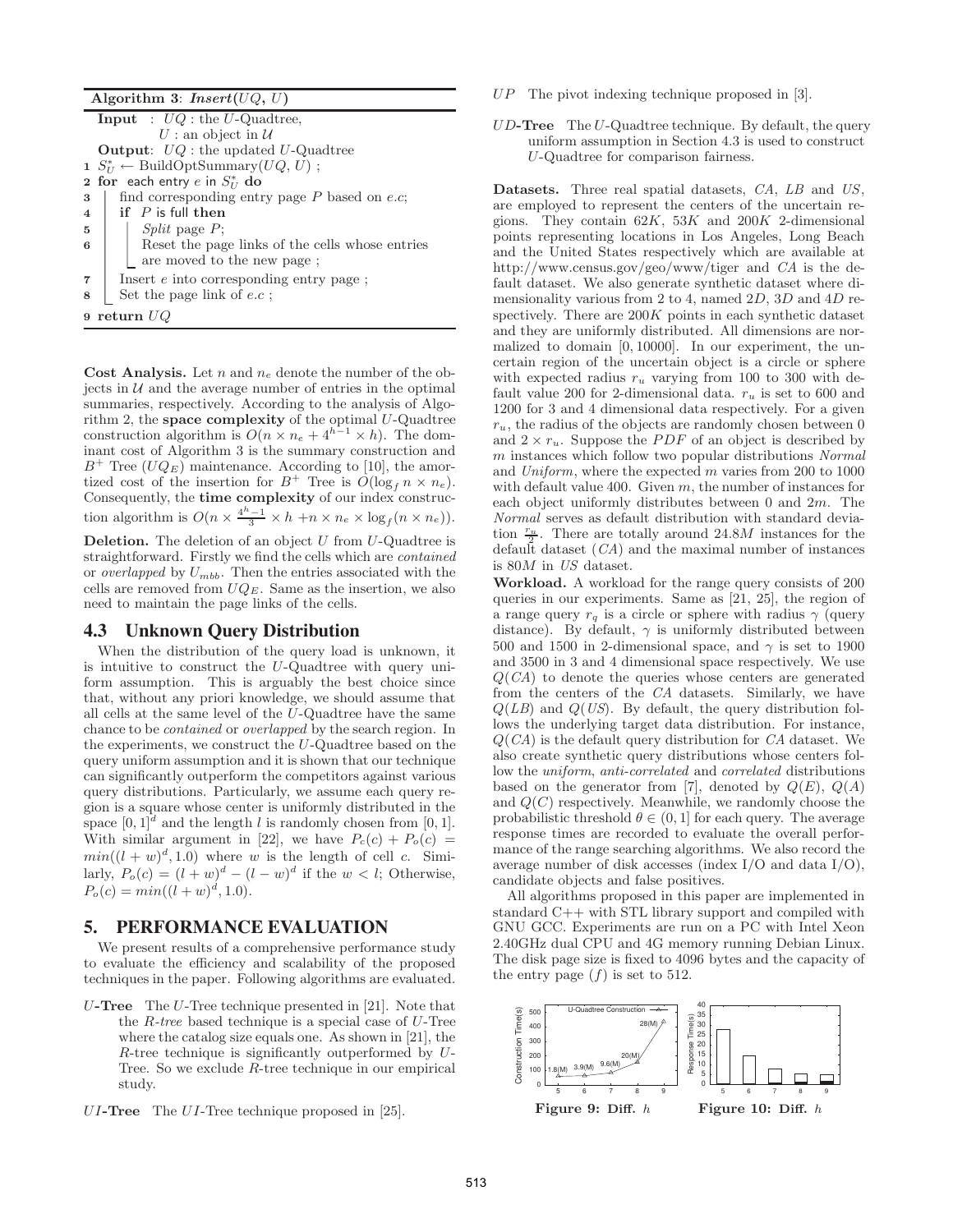

**Figure 11: Diff.**  $\gamma$ 

In order to achieve the best overall performance, the catalog size of U-Tree [21] is set to 8, 10 and 12 for 2, 3 and 4-dimensional dataset respectively. Similarly, the merge factor  $m$  of UI-Tree [25] is set to 8, 4 and 3 respectively. As suggested in  $[3]$ , we set the histogram size l to 100 and there are  $10 \times d$  pivot points for d-dimensional dataset. Table 3 lists parameters which may have an impact on our performance study. In our experiments, all parameters use default values unless otherwise specified.

| Notation    | Definition (Default Values)               |
|-------------|-------------------------------------------|
|             | height of $U$ -Quadtree $(8)$             |
|             | query distance (1000)                     |
| $r_u$       | radius of uncertain object region $(200)$ |
| $n_{\rm c}$ | number of uncertain objects $(62K)$       |
| m           | number of instances per object (400)      |
|             | probabilistic threshold $(\in (0,1])$     |

**Table 3: System Parameters**

#### **5.1 Construction of** U**-Quadtree**

For comparison fairness, in the experiments we construct the U-Quadtree based on the uniform assumption of the query load as discussed in Section 4.3. We set  $t_{io} = 1$  and set  $t_U$  to the number of pages occupied by the object  $U$ since we only need to know the ratio of  $\frac{t_U}{t_{io}}$  for the optimal U-Quadtree construction, instead of exact  $t_{io}$  and  $t_U$  values.

Fig. 9 shows the construction times on CA dataset where h varies from 5 to 9. As expected, the construction time and index size grow with h. The index size is  $20M$  when  $h = 8$ , which is  $1.3\%$  of the dataset. The index size of U-Tree, UI-Tree and UP-Index are 13M, 34M and 969M respectively. The construction time of UD-Tree is 155 second when  $h = 8$ , and it takes 120, 332, 1152 seconds for U-Tree, UI-Tree and UP respectively.

Fig. 10 reports the range query response time where the solid bar and empty bar represent the filtering time and verification time respectively. It is interesting to see that the performance of the algorithm becomes stable once  $h$  is sufficiently large  $(h \geq 8)$ . This is because the instances of the objects can be "pushed up" to a proper level by the index construction algorithm. In the following experiments, we set h to 8, 6 and 4 for 2, 3 and 4 dimensional data respectively.

#### **5.2 Evaluate Range Query**

In this subsection, we evaluate the performance of the algorithms for range searching.

**Impact of query distance**  $(\gamma)$ **. Fig. 11 reports the aver**age query response time, the average number of candidates, false positives and disk accesses of four algorithms (U-Tree, UI-Tree, UP and UD-Tree) against query distance  $\gamma$ . Recall that, by default the query distribution is obtained from the centers of the underlying target objects. Therefore  $Q(CA)$ is the query distribution. Results show that although  $UP$ Algorithm has the smallest number of false positives, the candidate size is large because UP-Index Algorithm cannot validate any object. Moreover, the number of I/O accesses is also large since the whole index is scanned for the object pruning. Therefore, the overall performance of UP-Index Algorithm is not competitive compared with other algorithms and hence we exclude UP-Index Algorithm in the following experiments. Fig. 11 shows that UD-Tree Algorithm always outperforms  $UI\mbox{-}\mathrm{Tree}$  and  $U\mbox{-}\mathrm{Tree}$  Algorithms.

**Impact of query distribution.** Fig. 12 reports the response time of the algorithms on CA dataset where various query distributions are employed. Particularly, the UD-Tree(OPT) Algorithm constructs the U-Quadtree based on each corresponding query distribution (i.e., query distribution is known). Recall that the query uniform assumption in Section 4.3 is employed for UD-Tree Algorithm. It is shown that UD-Tree(OPT) Algorithm can make some performance improvement compared with UD-Tree Algorithm. Results shows that UD-Tree Algorithm significantly outperforms U-Tree and UI-Tree Algorithms under all query distributions, which implies that constructing U-Quadtree based on query uniform assumption is a good choice in practise when the query distribution is unknown.



**Impact of datasets.** Fig. 13 reports the number of I/O accesses and the query response time of three algorithms against CA, LB, US and 3D datasets. Results show that UD-Tree Algorithms ranks first under all datasets.



**Figure 13: Performance vs diff. datasets**

**Impact of other parameters.** We also study the impact of other parameters which may potentially affect the performance of the algorithms. Specifically, Fig.  $14(a)$ , Fig.  $14(b)$ , Fig. 14(c) and Fig. 14(d) investigate the scalability of the

Note that UP-Index focus on supporting the range search on general metric space, which cannot be achieved by  $U$ -Tree,  $UI$ -Tree and  $U$ -Quadtree techniques.